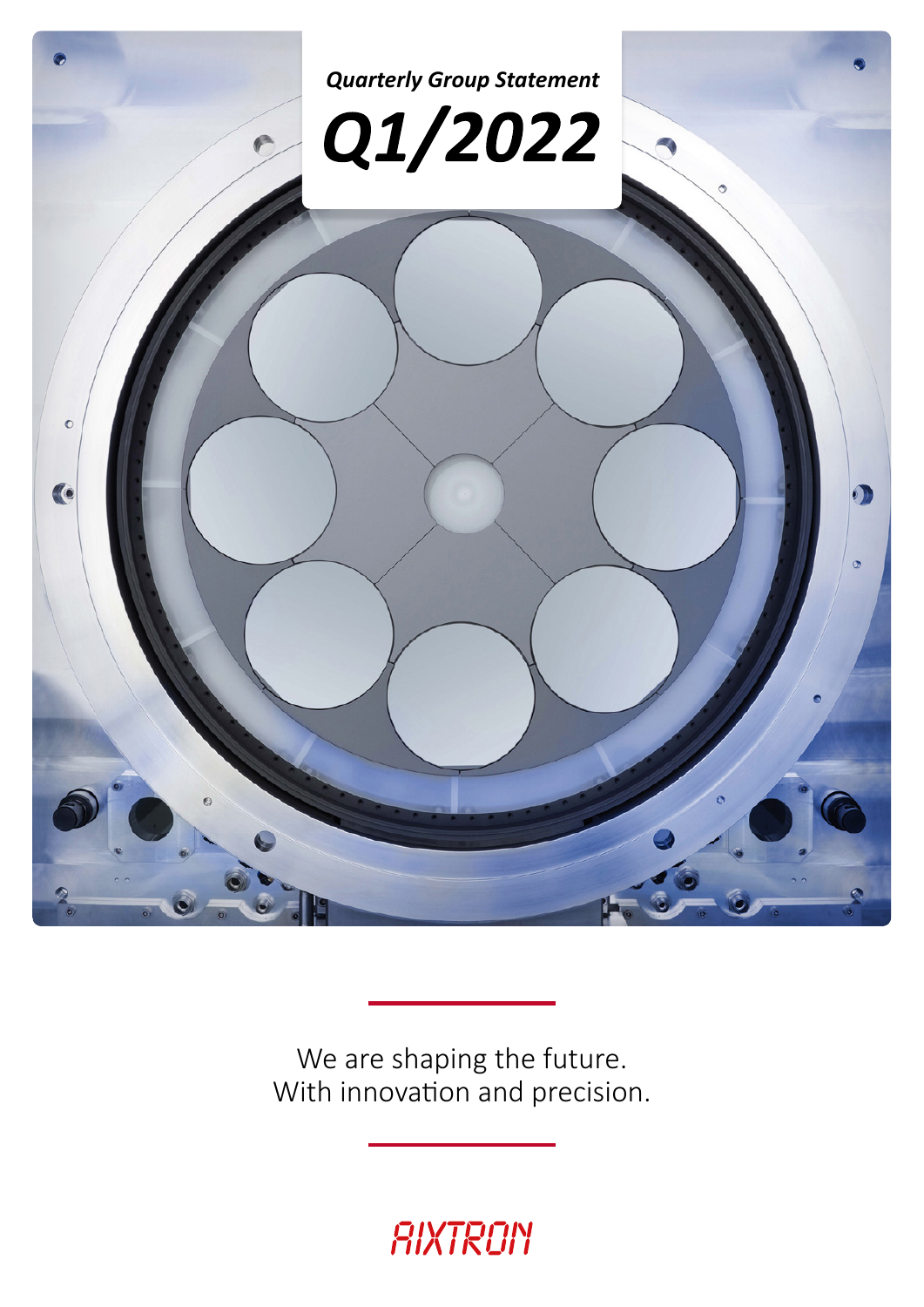AIXTRON GROUP

## <span id="page-1-0"></span>*FINANCIALS AT A GLANCE*

## *Key Quarterly Financials*

| <b>EUR million</b>                | 2022 Q1 | 2021 Q1 | $+/-$<br>%       | 2022 Q1 | 2021 Q4 | $+/-$<br>% |
|-----------------------------------|---------|---------|------------------|---------|---------|------------|
| Order intake                      | 130.2   | 124.4   | 5                | 130.2   | 119.7   | 9          |
| Order backlog<br>(Equipment only) | 260.4   | 223.5   | 16               | 260.4   | 214.6   | 21         |
| <b>Revenues</b>                   | 88.6    | 49.5    | 79               | 88.6    | 180.9   | $-51$      |
| Gross profit                      | 35.9    | 17.3    | 108              | 35.9    | 80.0    | -55        |
| %                                 | 41%     | 35%     | 6 pp             | 41%     | 44%     | $-3$ pp    |
| Operating result /<br><b>EBIT</b> | 14.2    | $-0.7$  | n.m.             | 14.2    | 57.9    | $-75$      |
| $\%$                              | 16%     | $-1\%$  | 17 <sub>pp</sub> | 16%     | 32%     | $-16$ pp   |
| Net result                        | 13.8    | 3.8     | 264              | 13.8    | 51.9    | $-73$      |
| %                                 | 16%     | 8%      | 8 pp             | 16%     | 29%     | $-13$ pp   |
| Free cash flow                    | 22.4    | 28.1    | $-20$            | 22.4    | 21.6    | 4          |

## *Key Balance Sheet Data*

| <b>EUR million</b>                          | March 31, 2022 | <b>December 31, 2021</b> |
|---------------------------------------------|----------------|--------------------------|
| Inventories                                 | 143.5          | 120.6                    |
| Trade Receivables                           | 49.9           | 81.0                     |
| Cash, cash equivalents and financial assets | 374.6          | 352.5                    |
| Trade Payables                              | 22.5           | 19.6                     |
| Contract liabilities for advance payments   | 81.4           | 77.0                     |
| Equity                                      | 607.5          | 592.2                    |
| <b>Equity Ratio</b>                         | 80%            | 80%                      |

## *Key Share Data*

| In EUR                                             | 2022 Q1     | 2021 Q1     |
|----------------------------------------------------|-------------|-------------|
| Closing Price (end of period)                      | 19.85       | 19.39       |
| Period High Price                                  | 20.90       | 19.39       |
| Period Low Price                                   | 15.07       | 14.16       |
| Number of shares issued (end of period)            | 113,296,120 | 113,047,920 |
| Market capitalization (end of period), million EUR | 2,248.3     | 2,192.0     |
| Net result per share (EUR)                         | 0.12        | 0.04        |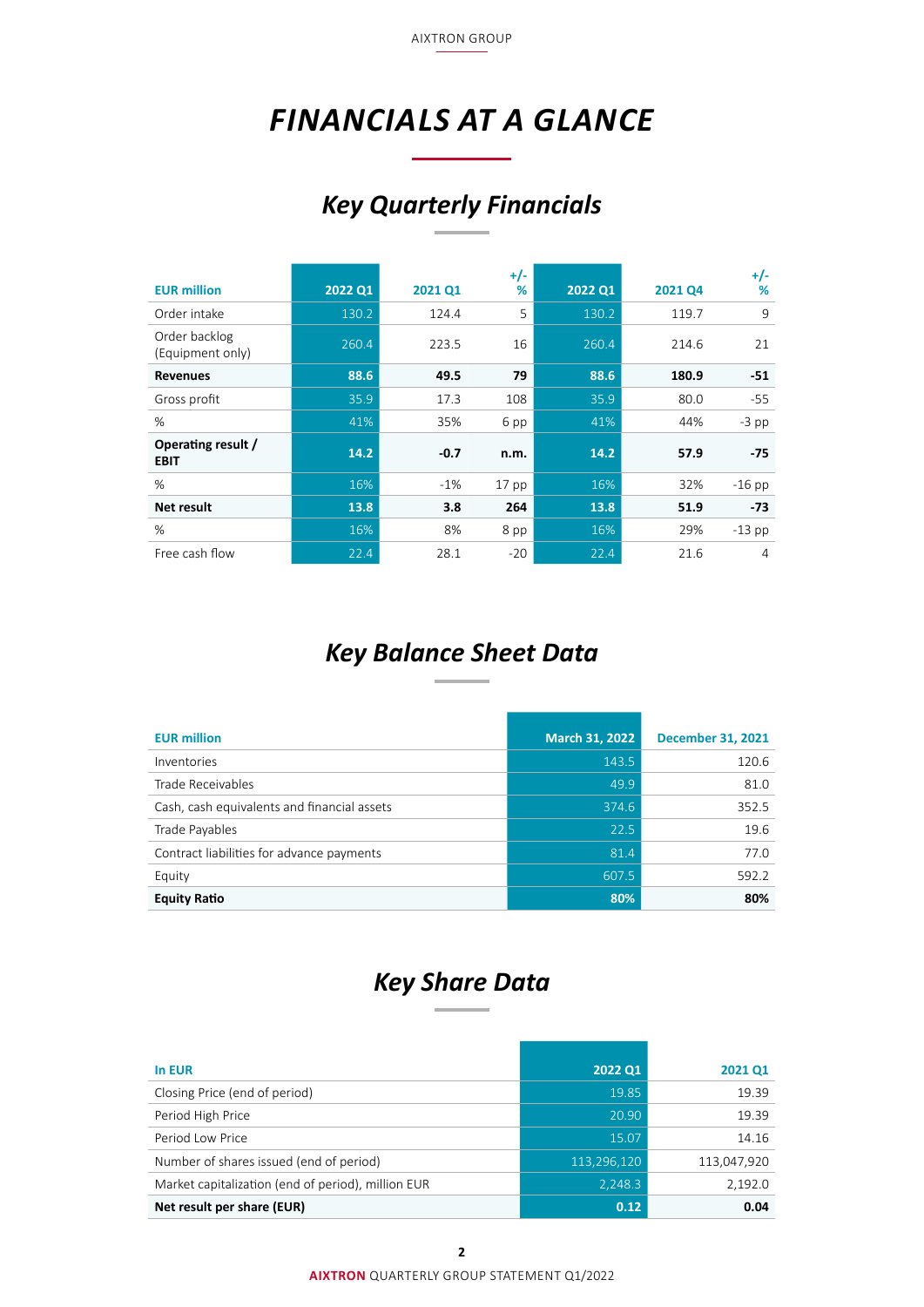## *TABLE OF CONTENTS*

| <b>FINANCIALS AT A GLANCE</b>                                           | 2  |
|-------------------------------------------------------------------------|----|
| <b>BUSINESS DEVELOPMENT</b>                                             | 4  |
| INTERIM MANAGEMENT REPORT (UNAUDITED)                                   | 6  |
| <b>Business Activity and Strategy</b>                                   | 6  |
| Business Performance and Key Developments                               | 6  |
| Development of Orders                                                   | 6  |
| Exchange Rate Development of the US Dollar                              | 7  |
| Development of Revenues                                                 | 7  |
| Development of Results                                                  | 8  |
| Financial Position and Net Assets (Highlights)                          | 9  |
| Cash flow                                                               | 10 |
| Opportunities and Risks                                                 | 10 |
| Outlook                                                                 | 11 |
| <b>INTERIM GROUP CONSOLIDATED FINANCIAL STATEMENTS</b>                  | 12 |
| Consolidated Income Statement (unaudited)                               | 12 |
| Consolidated Statement of other Comprehensive Income (unaudited)        | 13 |
| Consolidated Statement of Financial Position (unaudited)                | 14 |
| Consolidated Statement of Cash Flows (unaudited)                        | 15 |
| Consolidated Statement of Changes in Equity (unaudited)                 | 16 |
| <b>CONDENSED NOTES TO THE INTERIM CONSOLIDATED FINANCIAL STATEMENTS</b> | 17 |
| <b>Accounting Policies</b>                                              | 17 |
| Segment Reporting and Revenues                                          | 18 |
| <b>Stock Option Plans</b>                                               | 19 |
| Employees                                                               | 19 |
| Dividend                                                                | 19 |
| <b>Financial Instruments</b>                                            | 20 |
| Management                                                              | 20 |
| Related Party Transactions                                              | 20 |
| Post-Balance Sheet Date Events                                          | 20 |
| Forward-Looking Statements                                              | 21 |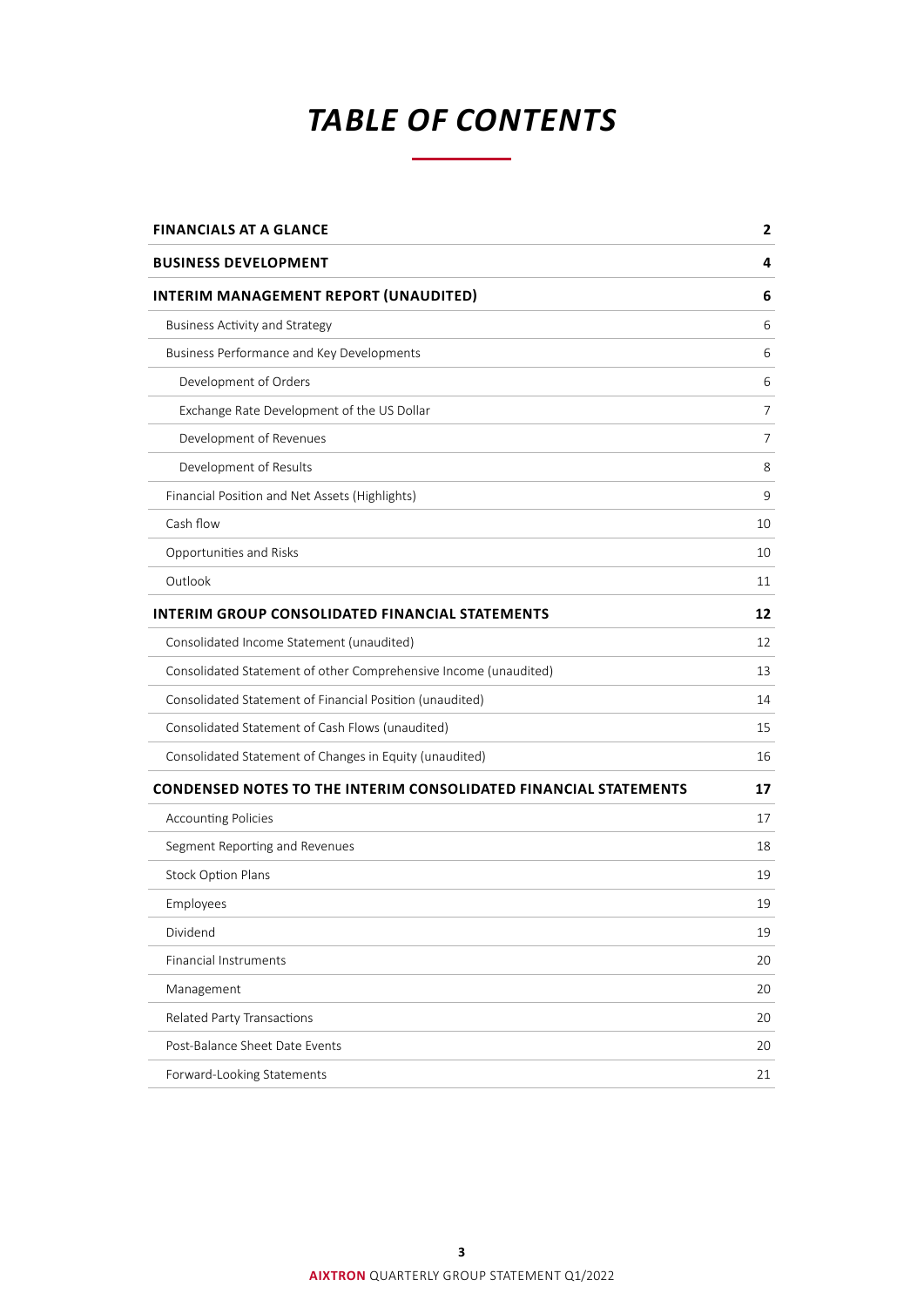AIXTRON GROUP

## <span id="page-3-0"></span>*BUSINESS DEVELOPMENT*

### *High demand across all end markets*

## *GaN and SiC power electronics the biggest demand drivers*

## *Quarterly revenues up 79%; gross profit doubled; net result more than tripled*

### *2022 growth forecast confirmed*

Order intake in the first quarter of 2022 at EUR 130.2 million remains at a very high level and is thus 5% above the order intake in the same quarter of the previous year (Q1/2021: EUR 124.4 million). This is due to the continued **high demand across all end markets**, but especially to the growing demand for systems to produce efficient power electronics based on the material systems gallium nitride (GaN) and increasingly silicon carbide (SiC). In addition, continued strong demand from the optical data communication and LED display sectors ensured full order books. Revenues in Q1/2022 increased year-on-year by 79% to EUR 88.6 million (Q1/2021: EUR 49.5 million). Due to the continued high demand, the Executive Board expects significant growth in revenues and order intake with corresponding margins and therefore **confirms** the **growth forecast** issued in February.

At EUR 130.2 million in Q1/2022, **order intake** exceeded the value of the strong previous quarter (Q4/2021: EUR 119.7 million) and was also higher than in the same quarter of the previous year (Q1/2021: EUR 124.4 million). The development is due to the continued high demand for AIXTRON technologies across all end markets, but in particular to the growing demand for equipment to manufacture efficient power electronics. The **equipment order backlog** as of March 31, 2022, increased to EUR 260.4 million.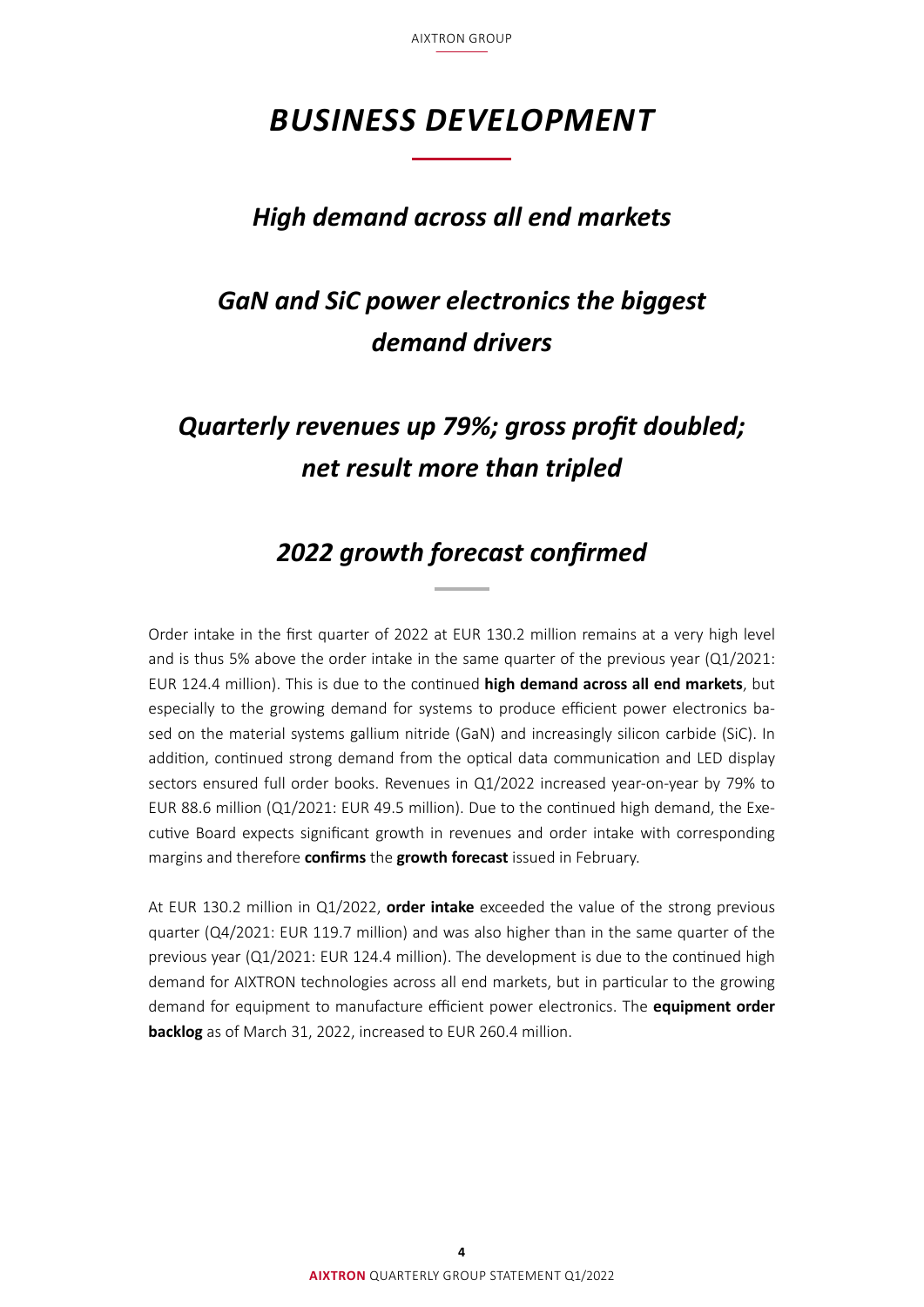Compared to the previous year, **revenues** in Q1/2022 increased by 79% to EUR 88.6 million (Q1/2021: EUR 49.5 million). **Gross profit** in Q1/2022 doubled to EUR 35.9 million with a **gross margin** of 41% (Q1/2021: EUR 17.3million; 35%). **Operating expenses** in Q1/2022 were EUR 21.7 million, thus exceeding the corresponding figure of the previous year (Q1/2021: EUR 18.0 million), mainly due to higher R&D expenses. With an **operating result** (EBIT) of EUR 14.2 million and an **EBIT margin** of 16% (Q1/2021: EUR -0.7 million; -1%), the **net profit** more than tripled in Q1/2022 to EUR 13.8 million (Q1/2021: EUR 3.8 million).

**Free cash flow** in Q1/2022 was EUR 22.4 million (Q1/2021: EUR 28.1 million).

AIXTRON reported **cash and cash equivalents including financial assets** of EUR 374.6 million as of March 31, 2022 (December 31, 2021: EUR 352.5 million). The increase compared to the previous year is mainly due to cash inflows from trade receivables. The **equity ratio** as of March 31, 2022, was 80% (December 31, 2021: 80%).

The current global crises continue to have only a minor impact on our business. Logistics and supply chains are tense but remain stable overall in our view.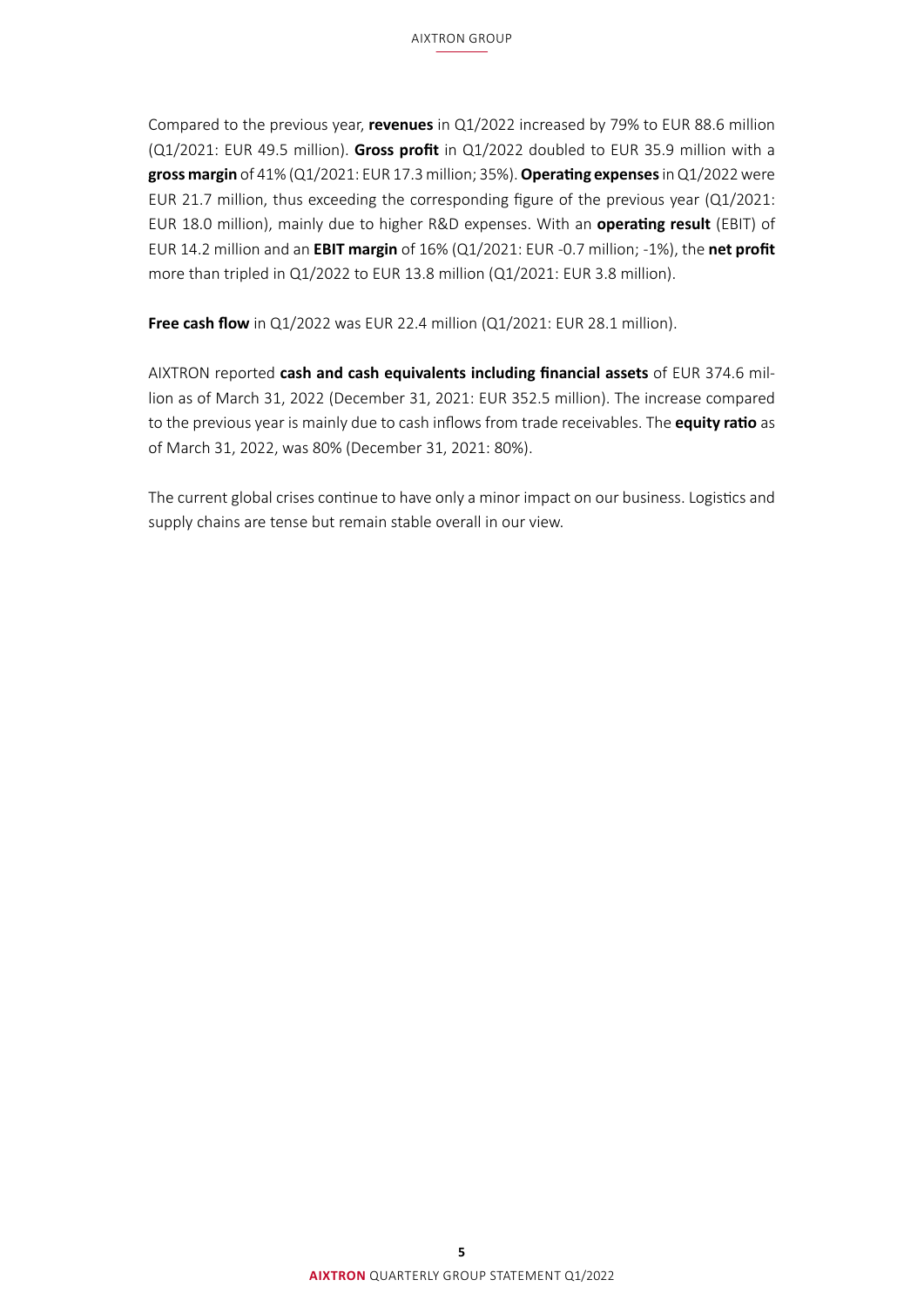## <span id="page-5-0"></span>*INTERIM MANAGEMENT REPORT (UNAUDITED)*

## *Business Activity and Strategy*

A detailed overview of the business activities and strategy of the AIXTRON Group (also referred to as "AIXTRON" or "the Group") can be found in the Annual Report 2021. There were no changes in the first quarter of 2022. The Report is publicly available for download on the Company's website at<https://www.aixtron.com/en/investors/publications>.

## *Business Performance and Key Developments*

|                                            | <b>2022 Q1</b> | 2021 01 |                 |     |
|--------------------------------------------|----------------|---------|-----------------|-----|
| in EUR million                             |                |         | <b>Mio. EUR</b> |     |
| Total order intake incl. spares & services | 130.2          | 124.4   | 59              |     |
| Equipment order backlog (end of Period)    | 260.4          | 2235    | 36.9            | 16. |

### *Development of Orders*

US dollar-based order intake and equipment order backlog received in 2022 were each recorded at the annual budget rate of 1.20 USD/EUR (2021: 1.25 USD/EUR).

**Order intake** for the first quarter of 2022 increased by approximately 5% year-on-year and by 9% compared to Q4/2021 to EUR 130.2 million (Q1/2021: EUR 124.4 million; Q4/2021: EUR 119.7 million).

The **equipment order backlog** as of March 31, 2022, increased to EUR 260.4 million compared to EUR 217.0 million (adjusted at the beginning of the fiscal year to the current USD/ EUR budget rate of 1.20 USD/EUR; 2021: 1.25 USD/EUR).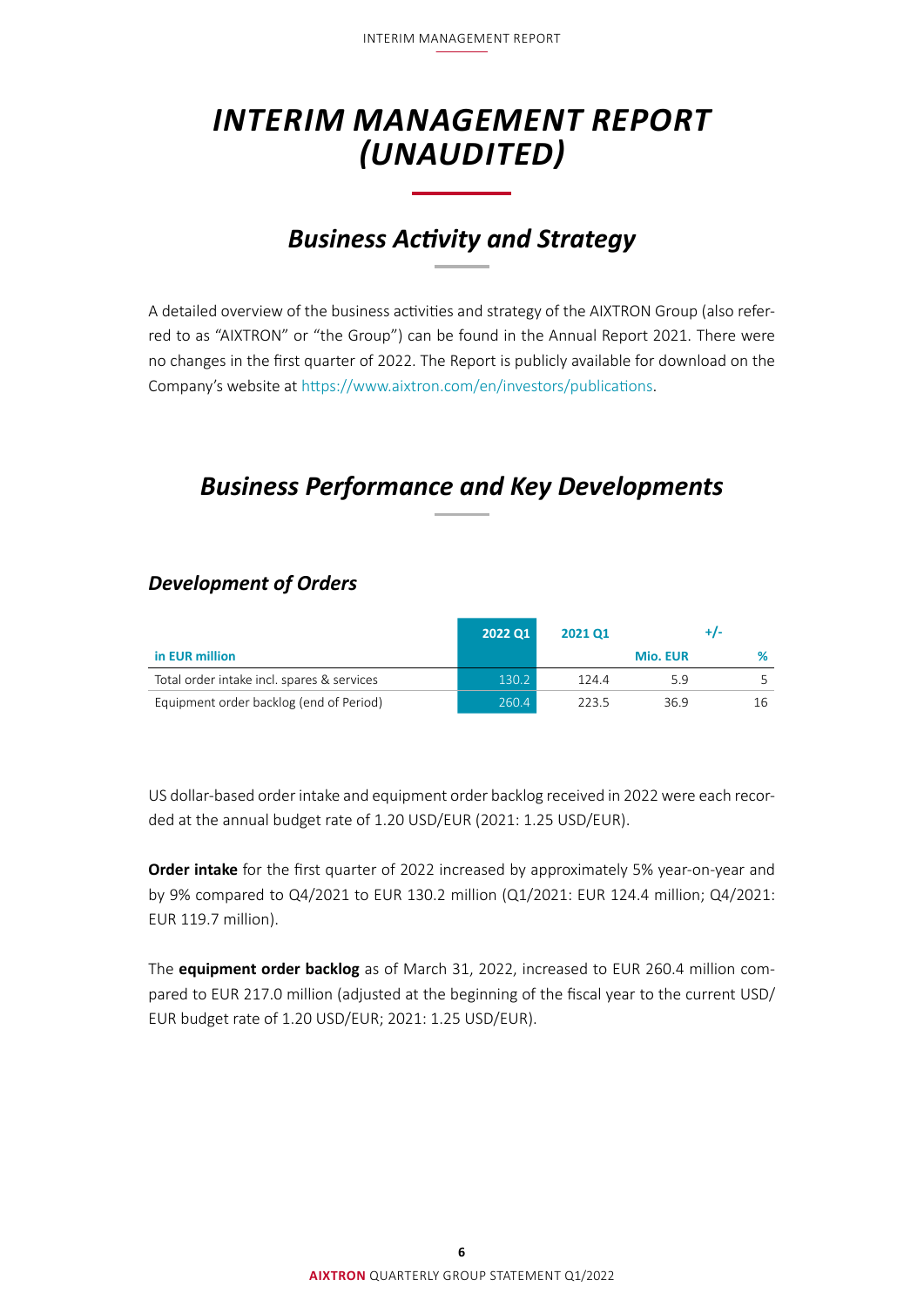#### <span id="page-6-0"></span>*Exchange Rate Development of the US Dollar*

AIXTRON applied an average USD/EUR exchange rate of 1.13 USD/EUR in the first three months of 2022 (Q1/2021: 1.22 USD/EUR). Compared to the corresponding prior-year figure, the US dollar thus appreciated by 7%, with a corresponding impact on the AIXTRON Group's US dollar denominated revenues and earnings during the quarter.

#### *Development of Revenues*

**Total revenues** of EUR 88.6 million in Q1/2022 were EUR 39.0 million or 79% higher than the previous year's figure of EUR 49.5 million (Q4/2021: EUR 180.9 million).

At EUR 66.3 million, **equipment revenues** accounted for around 75% of total revenues compared to EUR 38.2 million or 77% in Q1/2021 (Q4/2021: EUR 162.2 million or 90%). The remaining revenues were generated from the sale of **spare parts and services**.

42% of all equipment revenues were generated in the first quarter with equipment for optoelectronics applications. The business with equipment for power electronics applications, especially for gallium nitride applications, also contributed a significant 33% of equipment revenues.

#### *Revenues by Equipment, Spares & Service*

|                            | 2022 Q1 |     | 2021 Q1 |     | +/-   |    |
|----------------------------|---------|-----|---------|-----|-------|----|
|                            | m EUR   | %   | m EUR   | %   | m EUR | %  |
| Equipment revenues         | 66.3    | 75  | 38.2    | 77  | 28.2  | 74 |
| Service, spare parts, etc. | 22.3    | 25  | 11.4    | 23  | 10.9  | 96 |
| <b>Total</b>               | 88.6    | 100 | 49.5    | 100 | 39.0  | 79 |

#### *Revenues by Region*

|              | 2022 Q1 |                 | 2021 Q1 |     | $+/-$ |     |
|--------------|---------|-----------------|---------|-----|-------|-----|
|              | m EUR   | %               | m EUR   | %   | m EUR | %   |
| Asia         | 59.6    | 67              | 30.9    | 62  | 28.7  | 93  |
| Europe       | 19.2    | 22 <sup>°</sup> | 15.0    | 30  | 4.2   | 28  |
| Americas     | 9.7     | 11              | 3.6     |     | 6.1   | 167 |
| <b>Total</b> | 88.6    | 100             | 49.5    | 100 | 39.0  | 79  |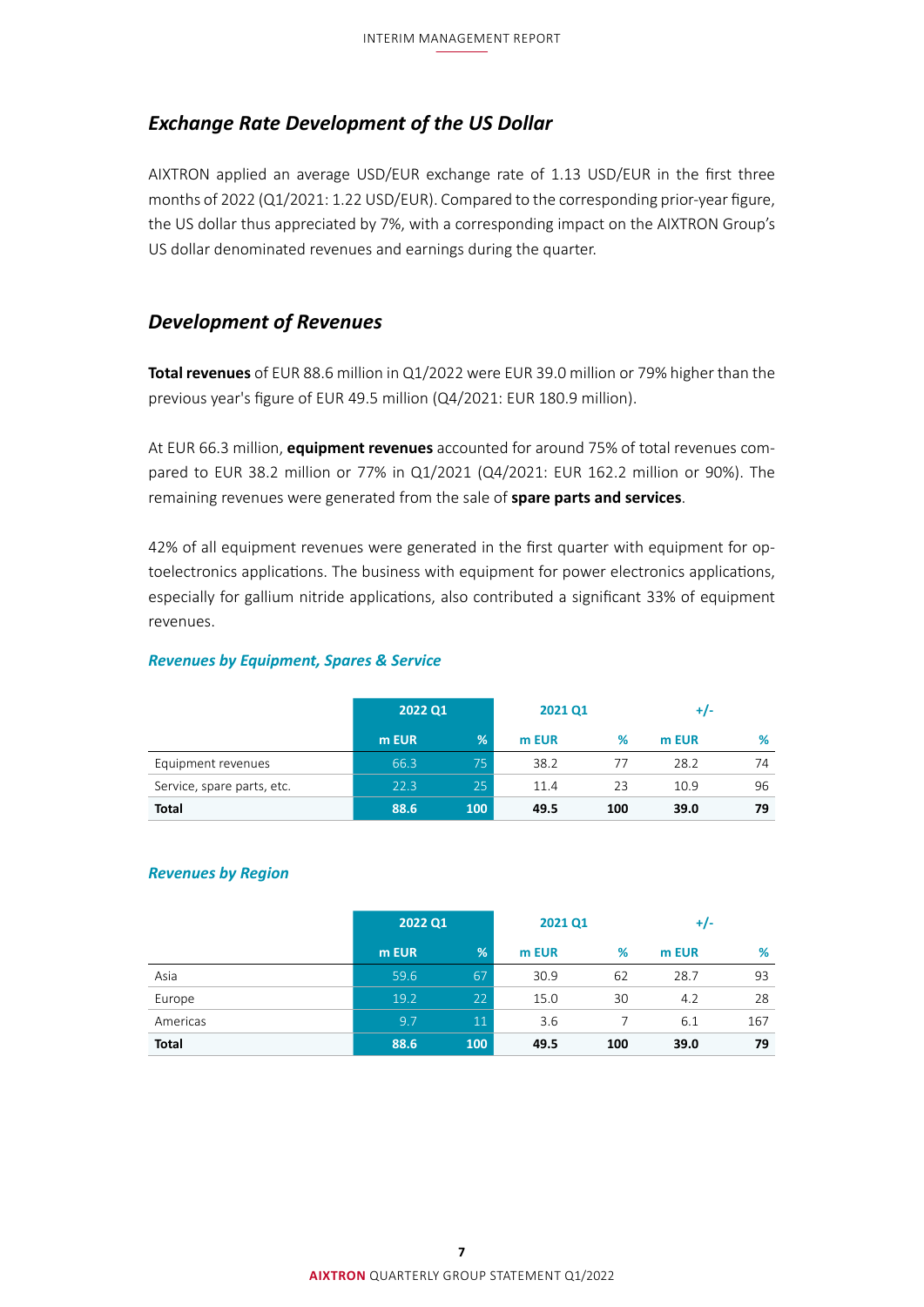### <span id="page-7-0"></span>*Development of Results*

#### *Cost Structure*

|                                              | 2022 Q1 |                | 2021 Q1 |        | $+/-$ |     |
|----------------------------------------------|---------|----------------|---------|--------|-------|-----|
|                                              | m EUR   | % Rev.         | m EUR   | % Rev. | m EUR | %   |
| Cost of sales                                | 52.7    | 59             | 32.2    | 65     | 20.4  | 63  |
| <b>Gross profit</b>                          | 35.9    | 41             | 17.3    | 35     | 18.6  | 108 |
| <b>Operating costs</b>                       | 21.7    | 24             | 18.0    | 36     | 3.7   | 21  |
| Selling expenses                             | 2.6     | $\overline{3}$ | 2.2     | 4      | 0.4   | 19  |
| General and<br>administration expenses       | 6.8     | 8              | 5.6     | 11     | 1.1   | 20  |
| Research and development costs               | 14.1    | 16             | 11.9    | 24     | 2.2   | 19  |
| Net other operating (income) and<br>expenses | (1.8)   | $-2$           | (1.7)   | $-3$   | 0.1   | 3   |

**Gross profit** was EUR 35.9 million in Q1/2022 with a gross margin of 41% (Q1/2021: EUR 17.3 million or 35%; Q4/2021: EUR 80.0 million or 44%). The improvement was mainly due to a more favorable US dollar exchange rate for the USD based revenues in Q1 2022 and the expenses incurred in the prior-year quarter for the increase in production capacities.

**Operating expenses** of EUR 21.7 million increased by EUR 3.7 million in Q1/2022 compared to the same quarter of the previous year (Q1/2021: EUR 18.0 million; Q4/2021: EUR 22.2 million). Contributing to the higher operating expenses in the first quarter of 2022 were increased R&D expenses as well as increased variable remuneration components. Compared to the fourth quarter 2021, operating expenses decreased by EUR 0.5 million, mainly due to lower R&D grants being offset by lower R&D expenses.

**R&D expenses** in Q1/2022 amounted to EUR 14.1 million (Q1/2021: EUR 11.9 million; Q4/2021: EUR 16.3 million). This mainly reflects our ongoing research activities to develop next generation MOCVD equipment for various applications to market readiness.

#### *Key R&D Information*

|                             | 2022 01 | 2021 01 |      |
|-----------------------------|---------|---------|------|
| R&D expenses (million EUR)  | 14.1    | 11 9    | 19%  |
| R&D expenses, % of revenues |         | 24      | -8pp |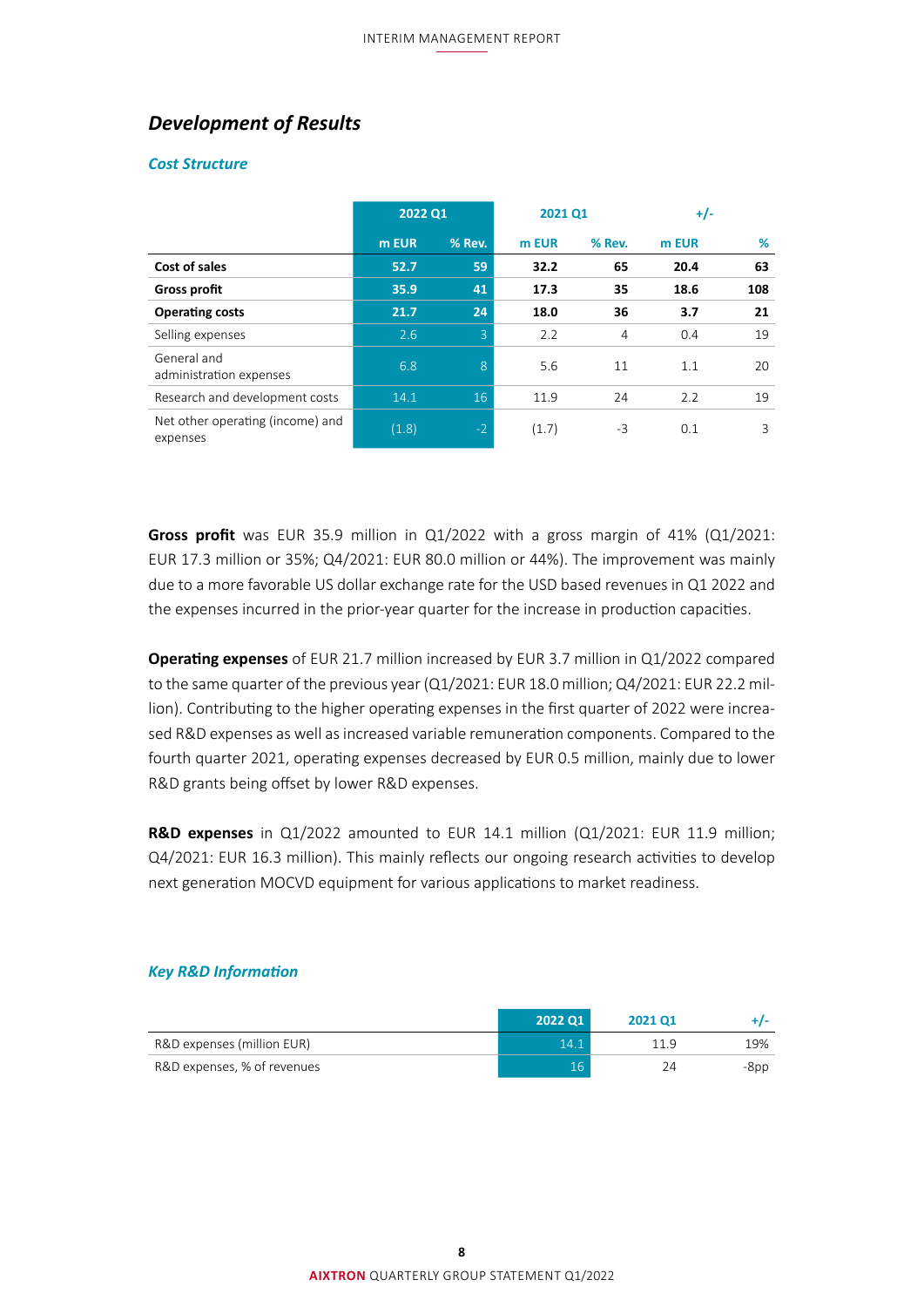<span id="page-8-0"></span>The **net other operating income and expenses** resulted in an operating income of EUR 1.8 million in Q1/2022 (Q1/2021: EUR 1.7 million; Q4/2021: EUR 4.1 million). This reflects in particular R&D grants in the amount of EUR 1.7 million.

The **operating result (EBIT)** improved significantly year-on-year from EUR -0.7 million in Q1/2021 to EUR 14.2 million in Q1/2022 (Q4/2021: EUR 57.9 million). This development results mainly from the year-on-year increase in revenues and the corresponding increase in gross profit, as well as from the cost development described above.

The **net result** of the AIXTRON Group in Q1/2022 amounted to EUR 13.8 million (Q1/2021: EUR 3.8 million; Q4/2021: EUR 51.9 million). This includes income from the capitalization of deferred taxes on tax loss carryforwards amounting to EUR 1.2 million (Q1/2021: EUR 4.5 million; Q4/2021: EUR 1.7 million).

## *Financial Position and Net Assets (Highlights)*

The Company did not have any **bank borrowings** as of March 31, 2022, or December 31, 2021.

**Total equity** increased from EUR 592.2 million as of December 31, 2021, to EUR 607.5 million as of March 31, 2022, mainly due to the net income generated in the reporting period. The **equity ratio** as of March 31, 2022, was stable at 80% compared to 80% as of December 31, 2021.

**Cash and cash equivalents and financial assets** increased to EUR 374.6 million as of March 31, 2022, compared to EUR 352.5 million as of December 31, 2021, the difference being mainly due to cash inflows from trade receivables in the reporting period. Other financial assets as of March 31, 2022, include fund investments of EUR 140.6 million (December 31, 2021: EUR 141.6 million) and short-term bank deposits of EUR 60.0 million (December 31, 2021: EUR 60.0 million).

**Property, plant and equipment** as of March 31, 2022, increased to EUR 77.3 million compared to December 31, 2021 (EUR 74.0 million as of December 31,2021), due to increased investments, in particular in laboratory plant and equipment.

**Goodwill** recognized was EUR 72.5 million as of March 31, 2022, compared to EUR 72.3 million as of December 31, 2021. There were no impairments in the first three months of 2022. The difference is due to exchange rate fluctuations.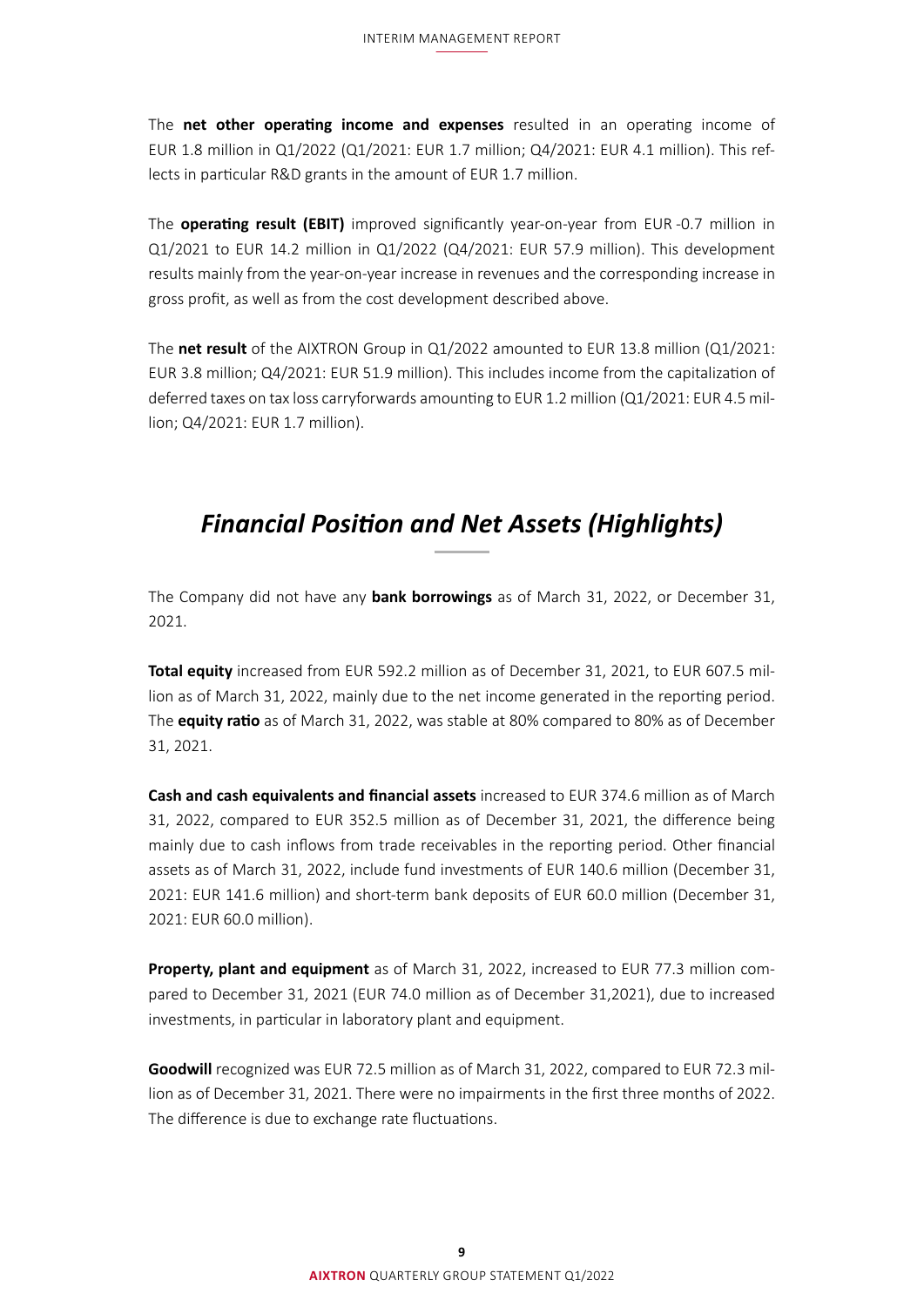<span id="page-9-0"></span>**Inventories**, including raw materials, components and work in progress, increased to EUR 143.5 million as of March 31, 2022, compared to EUR 120.6 million as of December 31, 2021, indicating an increase in planned shipments in subsequent quarters.

**Trade receivables** as of March 31, 2022, amounted to EUR 49.9 million (December 31, 2021: EUR 81.0 million), mainly reflecting the current business volume. The receivables corresponded to days sales outstanding of 39 days (December 31, 2021: 23 days).

**Advance payments** received from customers amounted to EUR 81.4 million as of March 31, 2022, compared to EUR 77.0 million as of December 31, 2021, thus reflecting the current order backlog.

### *Cash flow*

Mainly due to the positive result and cash inflows from trade receivables, **free cash flow**  (cash flow from operating activities, adjusted for changes in fund investments, less investments plus proceeds from disposals) amounted to EUR 22.4 million in Q1/2022 (Q1/2021: EUR 28.1 million; Q4/2021: EUR 21.6 million).

### *Opportunities and Risks*

During the first three months of 2022, AIXTRON Management was not aware of any further significant additions or changes in the **Opportunities and Risks** as described in the 2021 Annual Report. The risks arising from the current global crises continue to be assessed as not significant because it became apparent that demand for our products has not been significantly affected and our supply chains, although strained, are nevertheless functioning reliably.

A description of the opportunities and risks of the AIXTRON Group can be found in the chapters "Risk Report" and "Opportunities Report" of the Annual Report 2021 which is publicly available for download on the Company's website at<https://www.aixtron.com/en/investors/publications>.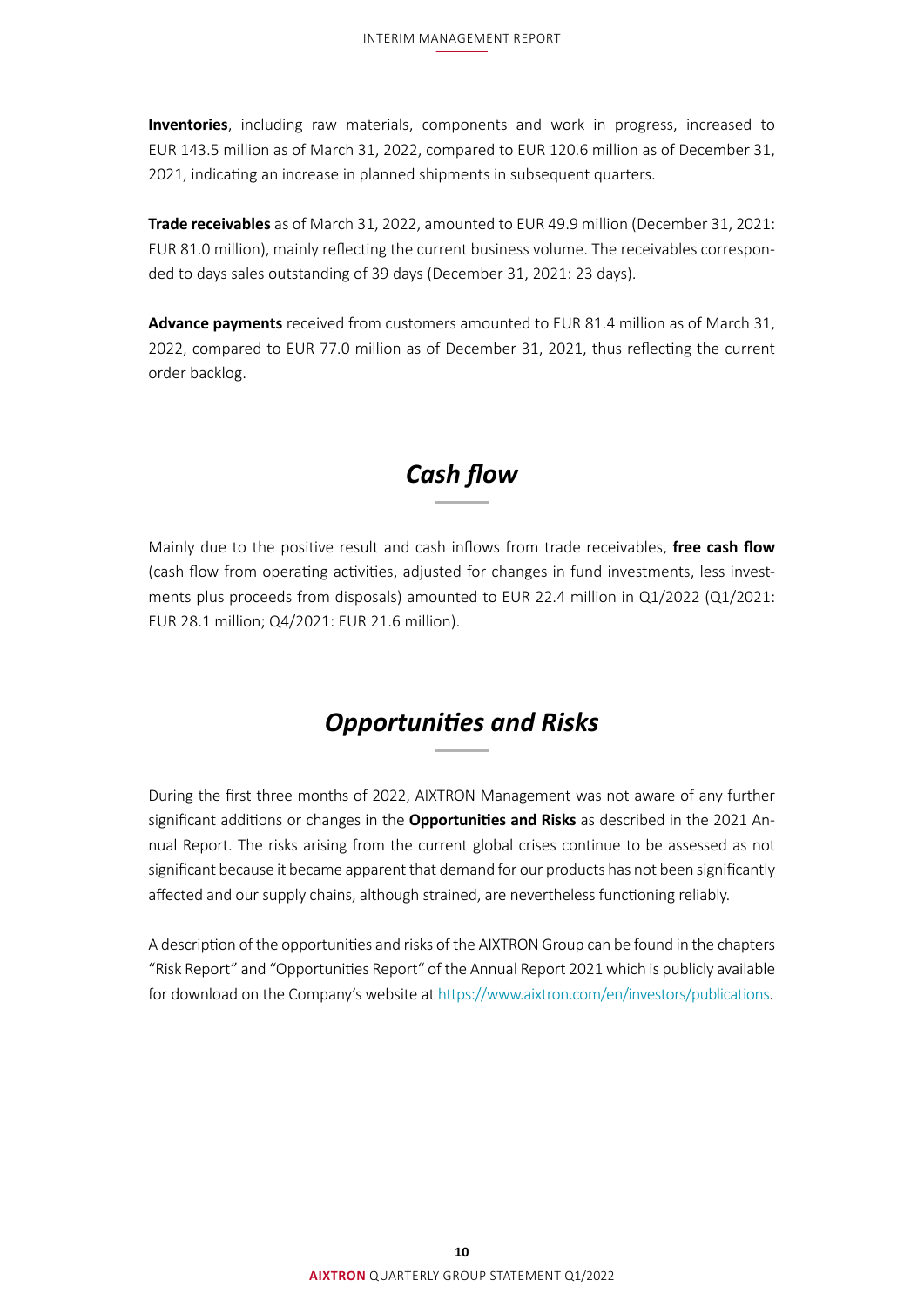

<span id="page-10-0"></span>Based on the good business development in the first quarter and in view of the positive assessment of the development of demand for the fiscal year 2022, the **Executive Board confirms** the **growth forecast** issued.

Accordingly, for the fiscal year 2022, the Executive Board expects **order intake** in a range between EUR 520 million and EUR 580 million. With **revenues** in a range between EUR 450 million and EUR 500 million, the Executive Board expects to achieve a **gross margin** of approximately 41% and an **EBIT margin** of approximately 21% to 23% of revenues in the fiscal year 2022. The expectations for 2022 are subject to global crises still not having a significant impact on the development of the business.

In addition, with a view to the sustainability targets, the Executive Board is aiming in the medium term for a slight increase in the share of environmentally sustainable revenues (2021: 57% of revenues), capital expenditures (CapEx; 2021: 39% of revenues) and operating expenses (OpEx; 2021: 76% of revenues) as defined by the EU Taxonomy Regulation.

Further details on the annual forecast can be found in the "Expected Developments" section of the Annual Report 2021, which is available on the Company's website at <https://www.aixtron.com/en/investors/publications>.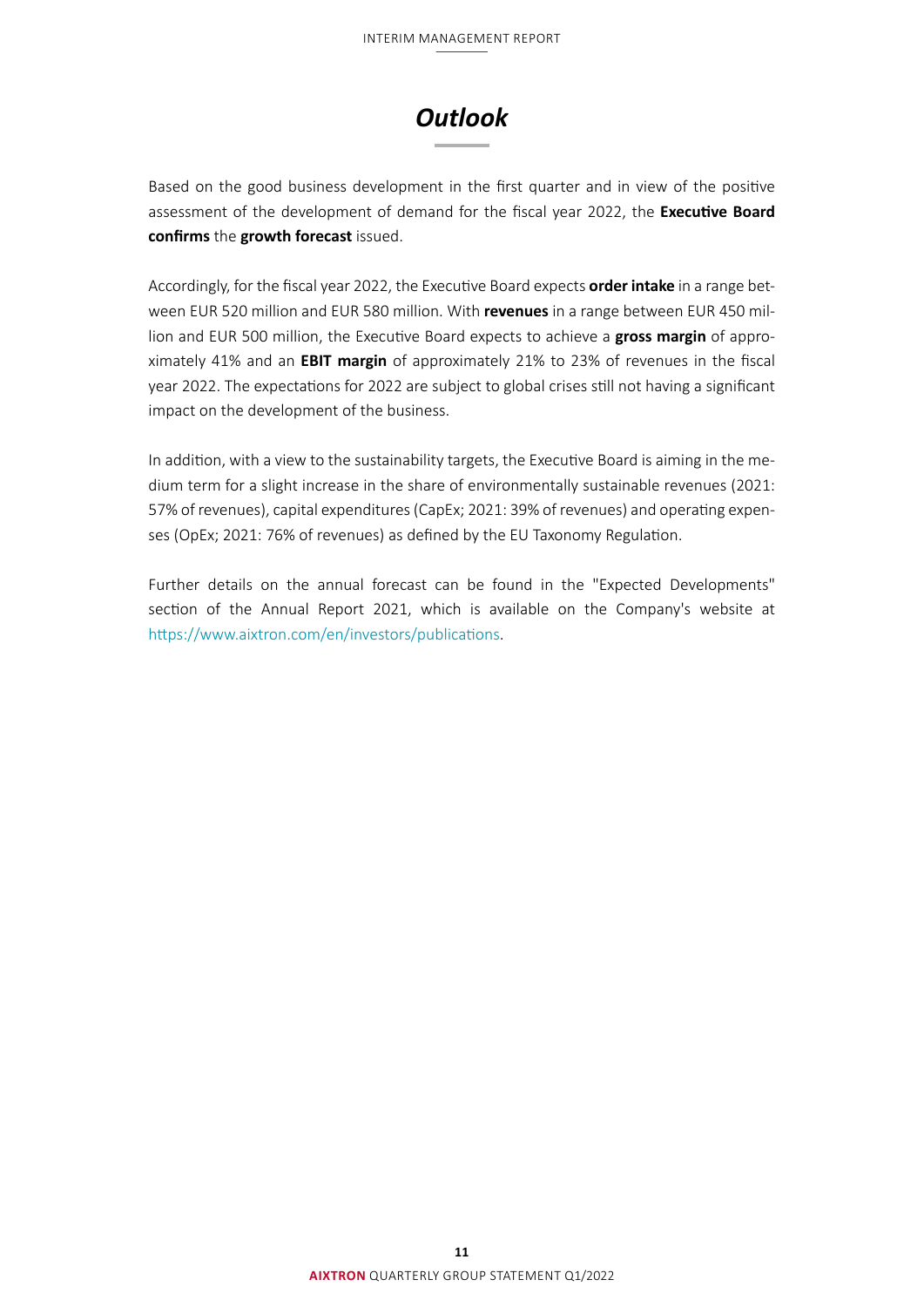## <span id="page-11-0"></span>*INTERIM GROUP CONSOLIDATED FINANCIAL STATEMENTS*

## *Consolidated Income Statement (unaudited)*

| in EUR thousands                   | 3M 2022 | 3M 2021        |
|------------------------------------|---------|----------------|
| Revenues                           | 88,591  | 49,544         |
| Cost of sales                      | 52,654  | 32,239         |
| <b>Gross profit</b>                | 35,937  | 17,305         |
| Selling expenses                   | 2,593   | 2,188          |
| General administration expenses    | 6,775   | 5,644          |
| Research and development costs     | 14,113  | 11,864         |
| Other operating income             | 3,029   | 2,214          |
| Other operating expenses           | 1,251   | 489            |
| <b>Operating expenses</b>          | 21,703  | 17,971         |
|                                    |         |                |
| <b>Operating result</b>            | 14,234  | $-666$         |
| Finance income                     | 95      | 43             |
| Finance expense                    | 62      | 41             |
| <b>Net finance income</b>          | 33      | $\overline{2}$ |
| <b>Profit or loss before taxes</b> | 14,267  | $-664$         |
| Taxes on income                    | 514     | $-4,442$       |
| Profit for the period              | 13,753  | 3,778          |
| <b>Attributable to:</b>            |         |                |
|                                    |         |                |
| Owners of AIXTRON SE               | 13,747  | 4,076          |
| Non-controlling interests          | 6       | $-298$         |
| Basic earnings per share (EUR)     | 0.12    | 0.04           |
| Diluted earnings per share (EUR)   | 0.12    | 0.04           |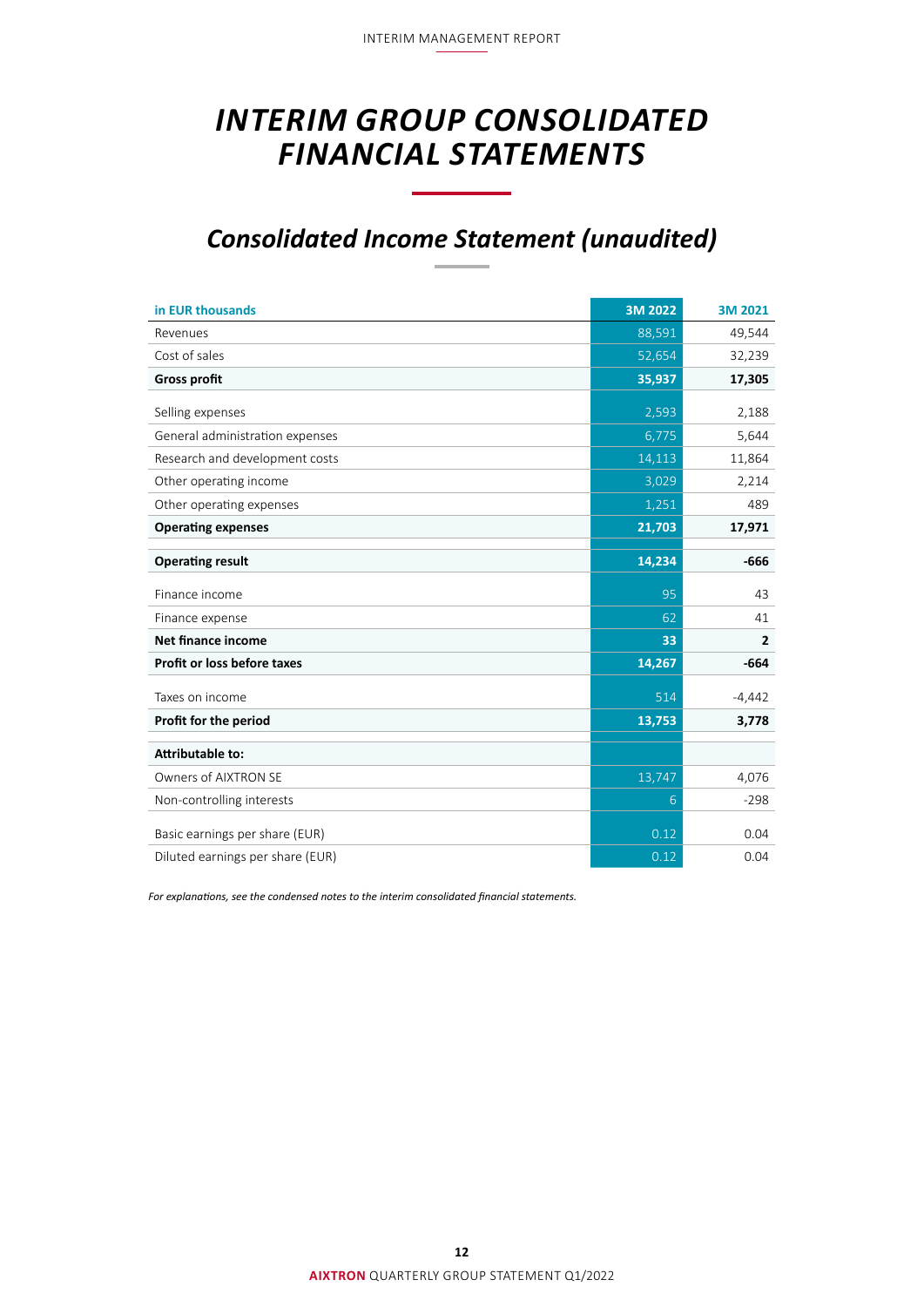## <span id="page-12-0"></span>*Consolidated Statement of other Comprehensive Income (unaudited)*

| in EUR thousands                                                           | 3M 2022 | 3M 2021 |
|----------------------------------------------------------------------------|---------|---------|
| Profit for the period                                                      | 13,753  | 3,778   |
|                                                                            |         |         |
| Items that may be subsequently reclassified to Profit or Loss (after tax): |         |         |
| Currency translation                                                       | 353     | 2,547   |
| Other comprehensive income                                                 | 353     | 2,547   |
| Total comprehensive income for the period                                  | 14,106  | 6,325   |
| Attributable to:                                                           |         |         |
| Owners of AIXTRON SE                                                       | 14,101  | 6,622   |
| Non-controlling interests                                                  | 5       | -297    |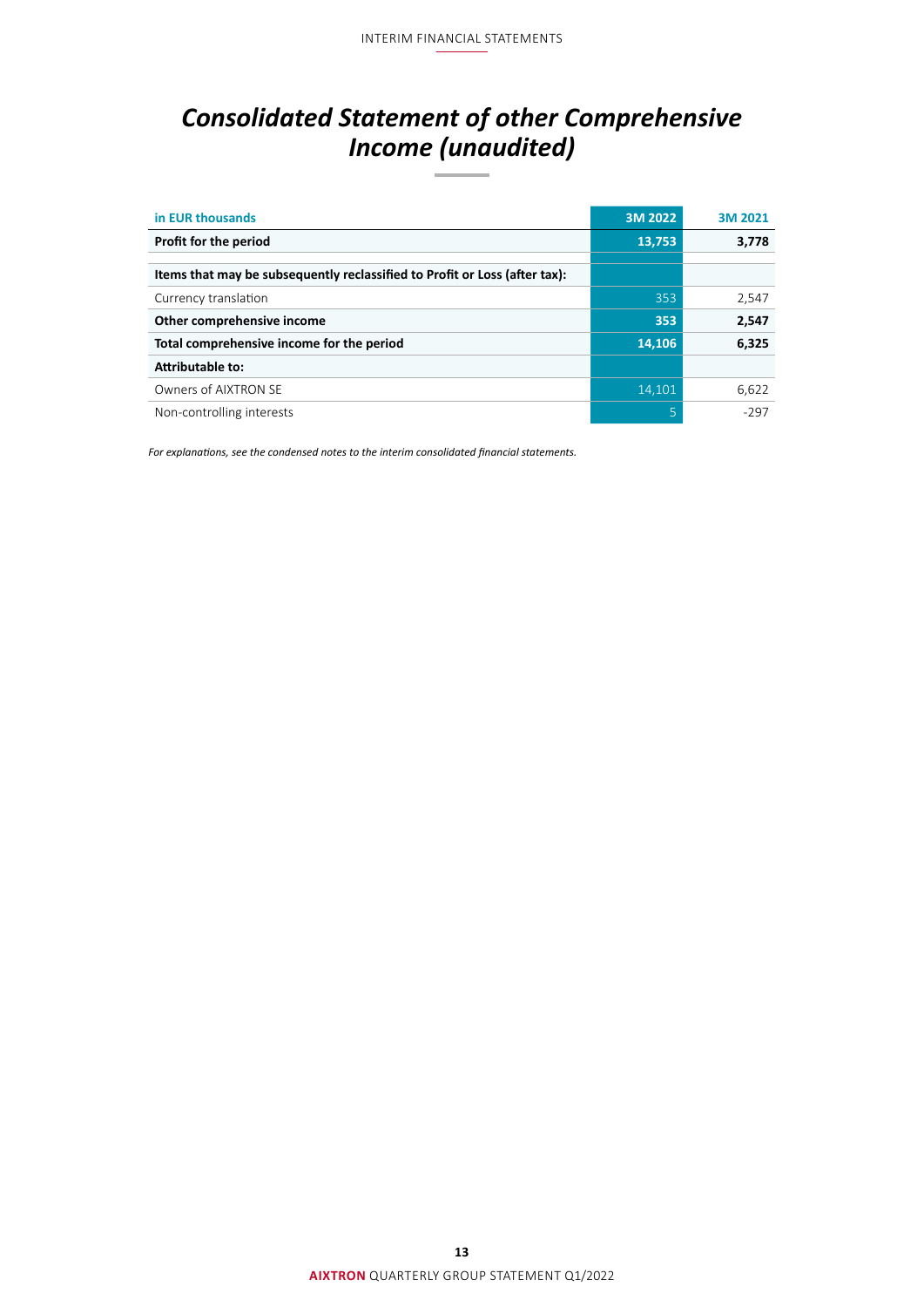## <span id="page-13-0"></span>*Consolidated Statement of Financial Position (unaudited)*

| in EUR thousands                                | 31.03.22 | 31.12.21 |
|-------------------------------------------------|----------|----------|
| <b>Assets</b>                                   |          |          |
| Property, plant and equipment                   | 77,294   | 74,013   |
| Goodwill                                        | 72,503   | 72,319   |
| Other intangible assets                         | 2,411    | 2,246    |
| Other non-current financial assets              | 688      | 703      |
| Deferred tax assets                             | 26,188   | 24,735   |
| <b>Total non-current assets</b>                 | 179,084  | 174,016  |
| Inventories                                     | 143,485  | 120,629  |
| Trade receivables                               | 49,872   | 80,962   |
| Current tax receivables                         | 1,362    | 2,363    |
| Other current assets                            | 11,380   | 10,238   |
| Other financial assets                          | 200,645  | 201,625  |
| Cash and cash equivalents                       | 173,921  | 150,863  |
| <b>Total current assets</b>                     | 580,665  | 566,680  |
| <b>Total assets</b>                             | 759,749  | 740,696  |
|                                                 |          |          |
| Liabilities and shareholders' equity            |          |          |
| Share capital                                   | 112,212  | 112,208  |
| Additional paid-in capital                      | 385,917  | 384,687  |
| Retained earnings                               | 102,119  | 88,372   |
| Currency translation reserve                    | 7,080    | 6,726    |
| Equity attributable to the owners of AIXTRON SE | 607,328  | 591,993  |
| Non-controlling interests                       | 178      | 173      |
| <b>Total equity</b>                             | 607,506  | 592,166  |
| Other non-current liabilities                   | 3,492    | 3,296    |
| Other non-current provisions                    | 3,616    | 4,521    |
| Deferred tax liabilities                        | 650      | 654      |
| <b>Total non-current liabilities</b>            | 7,758    | 8,471    |
| Trade payables                                  | 22,451   | 19,585   |
| Advance payments from customers                 | 81,410   | 77,041   |
| Other current provisions                        | 21,276   | 27,271   |
| Other current liabilities                       | 8,738    | 6,433    |
| Current tax payables                            | 10,610   | 9,729    |
| <b>Total current liabilities</b>                | 144,485  | 140,059  |
| <b>Total liabilities</b>                        | 152,243  | 148,530  |
| Total liabilities and shareholders' equity      | 759,749  | 740,696  |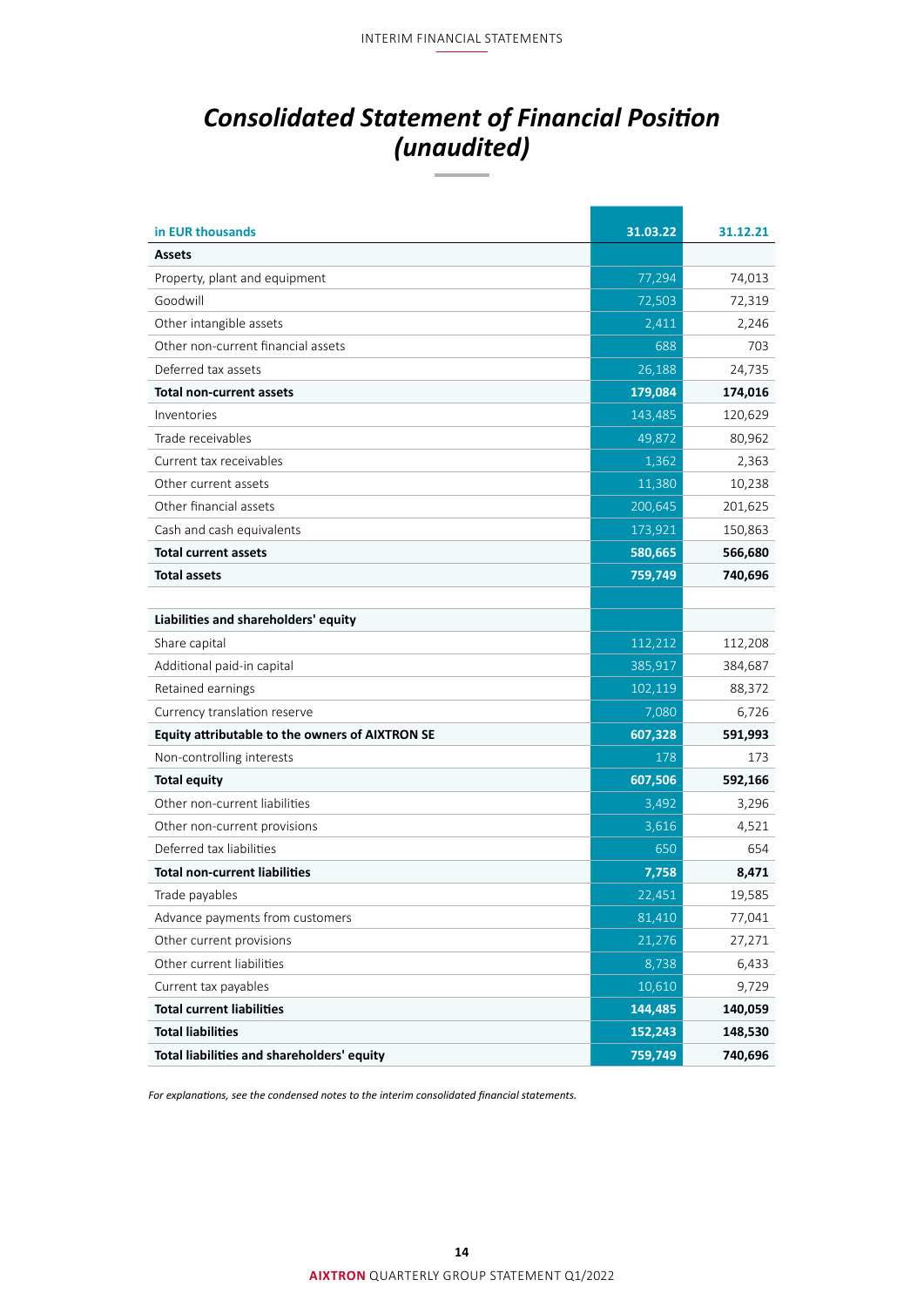## <span id="page-14-0"></span>*Consolidated Statement of Cash Flows (unaudited)*

| in EUR thousands                                                                              | 3M 2022   | 3M 2021   |
|-----------------------------------------------------------------------------------------------|-----------|-----------|
| Cashflow from operating activities                                                            |           |           |
| Profit for the period                                                                         | 13,753    | 3,778     |
| Adjustments to reconcile net profit to cash from operating activities                         |           |           |
| Expense from share based payments                                                             | 1,180     | 754       |
| Depreciation, amortization and impairment expense                                             | 1,970     | 2,550     |
| Net result from disposal of property, plant and equipment                                     | $-10$     | 0         |
| Adjustments for fair value valuation of financial assets at fair value through profit or loss | 656       | $\Omega$  |
| Deferred income taxes                                                                         | $-1,397$  | $-4,980$  |
| Interest and lease repayments shown under investing or financing activities                   | 266       | 69        |
| Change in                                                                                     |           |           |
| Inventories                                                                                   | $-22,822$ | $-17,508$ |
| Trade receivables                                                                             | 31,043    | $-1,268$  |
| Other assets                                                                                  | $-99$     | $-5,911$  |
| Financial assets at FVTPL                                                                     | 324       | $-54,882$ |
| Trade payables                                                                                | 2,744     | 4,489     |
| Provisions and other liabilities                                                              | $-3,344$  | -298      |
| Non-current provisions and liabilities                                                        | $-796$    | 1,135     |
| Advance payments from customers                                                               | 4,101     | 48,987    |
| Cash from operating activities                                                                | 27,569    | $-23,085$ |
| Cash flow from investing                                                                      |           |           |
| Capital expenditures in property, plant and equipment                                         | $-4,407$  | $-3,657$  |
| Capital expenditures in intangible assets                                                     | $-432$    | -40       |
| Proceeds from disposal of fixed assets                                                        | 10        | $\Omega$  |
| Interest received                                                                             | 92        | 41        |
| Net cash provided by (used in) investing activities                                           | $-4,737$  | $-3,656$  |
| <b>Cash flow from financing</b>                                                               |           |           |
| Interest paid                                                                                 | $-35$     | 12        |
| Repayment of lease liabilities                                                                | $-323$    | $-122$    |
| Proceeds from issue of shares                                                                 | 54        | 1,590     |
| Net cash provided by (used in) financing activities                                           | $-304$    | 1,480     |
| Effect of changes in exchange rates on cash and cash equivalents                              | 530       | 1,704     |
| Net change in cash and cash equivalents                                                       | 23,058    | $-23,557$ |
| Cash and cash equivalents at the beginning of the period                                      | 150,863   | 187,259   |
| Cash and cash equivalents at the end of the period                                            | 173,921   | 163,702   |
| Net cash provided by operating activities includes:                                           |           |           |
| Income taxes paid                                                                             | $-1,424$  | -979      |
| Income taxes received                                                                         | 1,439     | 77        |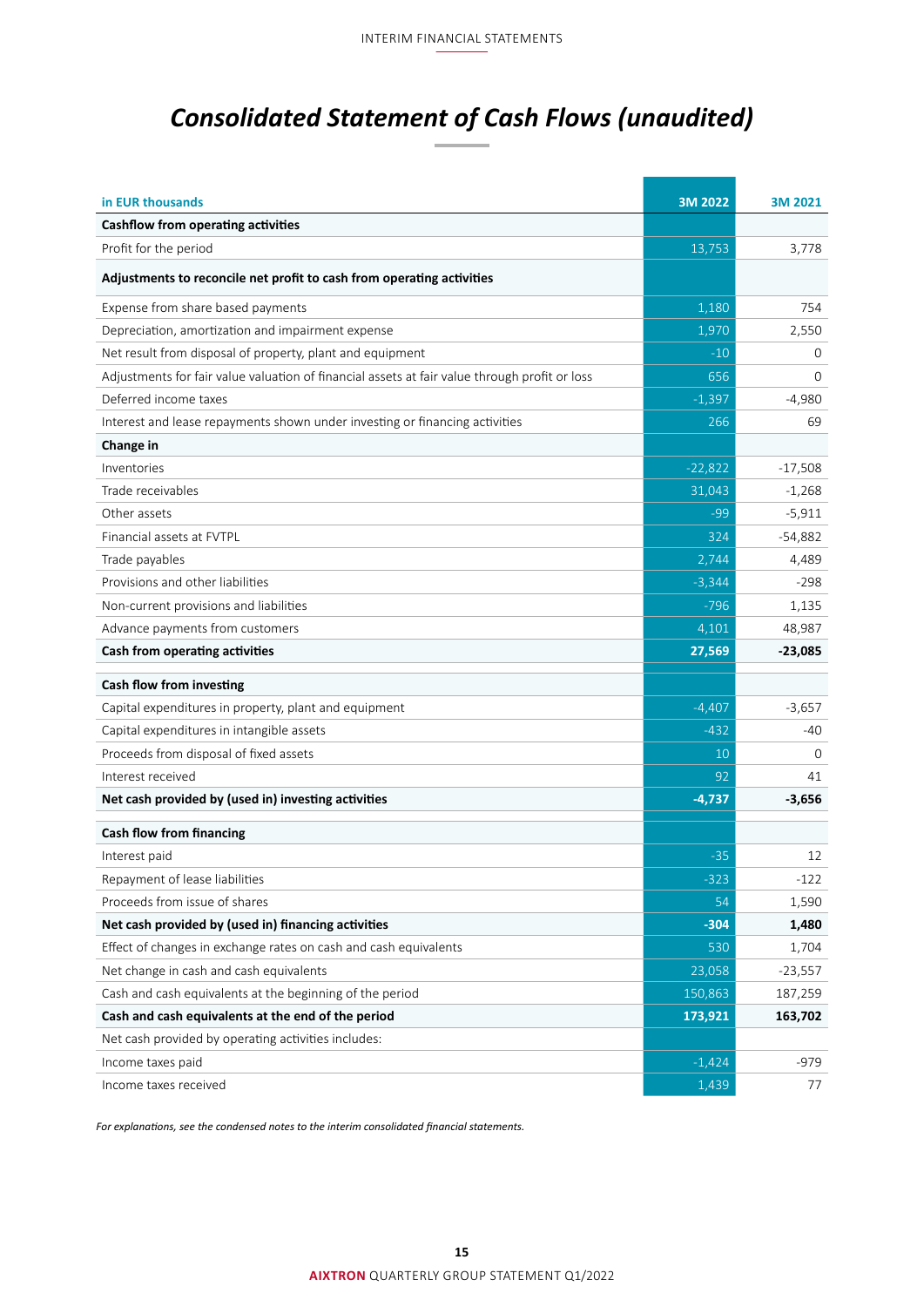## *Consolidated Statement of Changes in Equity (unaudited)*

<span id="page-15-0"></span>

| in EUR thousands                               | <b>Subscribed</b><br>capital under<br><b>IFRS</b> | <b>Additional</b><br>paid-in<br>capital | <b>Currency</b><br>translation | <b>Retained</b><br>earnings | <b>Shareholders'</b><br>equity<br>attributable to<br>the owners of<br><b>AIXTRON SE</b> | <b>Non-controlling</b><br><b>interests</b> | <b>Total</b> |
|------------------------------------------------|---------------------------------------------------|-----------------------------------------|--------------------------------|-----------------------------|-----------------------------------------------------------------------------------------|--------------------------------------------|--------------|
| Balance January 1, 2021                        | 111,843                                           | 376,399                                 | 2,241                          | 4,903                       | 495,386                                                                                 | 992                                        | 496,378      |
| Share based payments                           |                                                   | 754                                     |                                |                             | 754                                                                                     |                                            | 754          |
| Issue of shares                                | 121                                               | 1,469                                   |                                |                             | 1,590                                                                                   |                                            | 1,590        |
| Net profit for the period                      |                                                   |                                         |                                | 4,076                       | 4,076                                                                                   | $-298$                                     | 3,778        |
| Other<br>comprehensive income                  |                                                   |                                         | 2,546                          |                             | 2,546                                                                                   | 1                                          | 2,547        |
| Total comprehensive<br>income for the period   |                                                   |                                         | 2,546                          | 4,076                       | 6,622                                                                                   | $-297$                                     | 6,325        |
| Balance March 31, 2021                         | 111,964                                           | 378,622                                 | 4,787                          | 8,979                       | 504,352                                                                                 | 695                                        | 505,047      |
| Balance January 1, 2022                        | 112,208                                           | 384,687                                 | 6,726                          | 88,372                      | 591,993                                                                                 | 173                                        | 592,166      |
| Share based payments                           |                                                   | 1,180                                   |                                |                             | 1,180                                                                                   |                                            | 1,180        |
| Issue of shares                                | 4                                                 | 50                                      |                                |                             | 54                                                                                      |                                            | 54           |
| Net profit for the period                      |                                                   |                                         |                                | 13,747                      | 13,747                                                                                  | 6                                          | 13,753       |
| Other comprehensive<br>income                  |                                                   |                                         | 354                            |                             | 354                                                                                     | $-1$                                       | 353          |
| Total comprehensive in-<br>come for the period |                                                   |                                         | 354                            | 13,747                      | 14,101                                                                                  | 5                                          | 14,106       |
| Balance March 31, 2022                         | 112,212                                           | 385,917                                 | 7,080                          | 102,119                     | 607,328                                                                                 | 178                                        | 607,506      |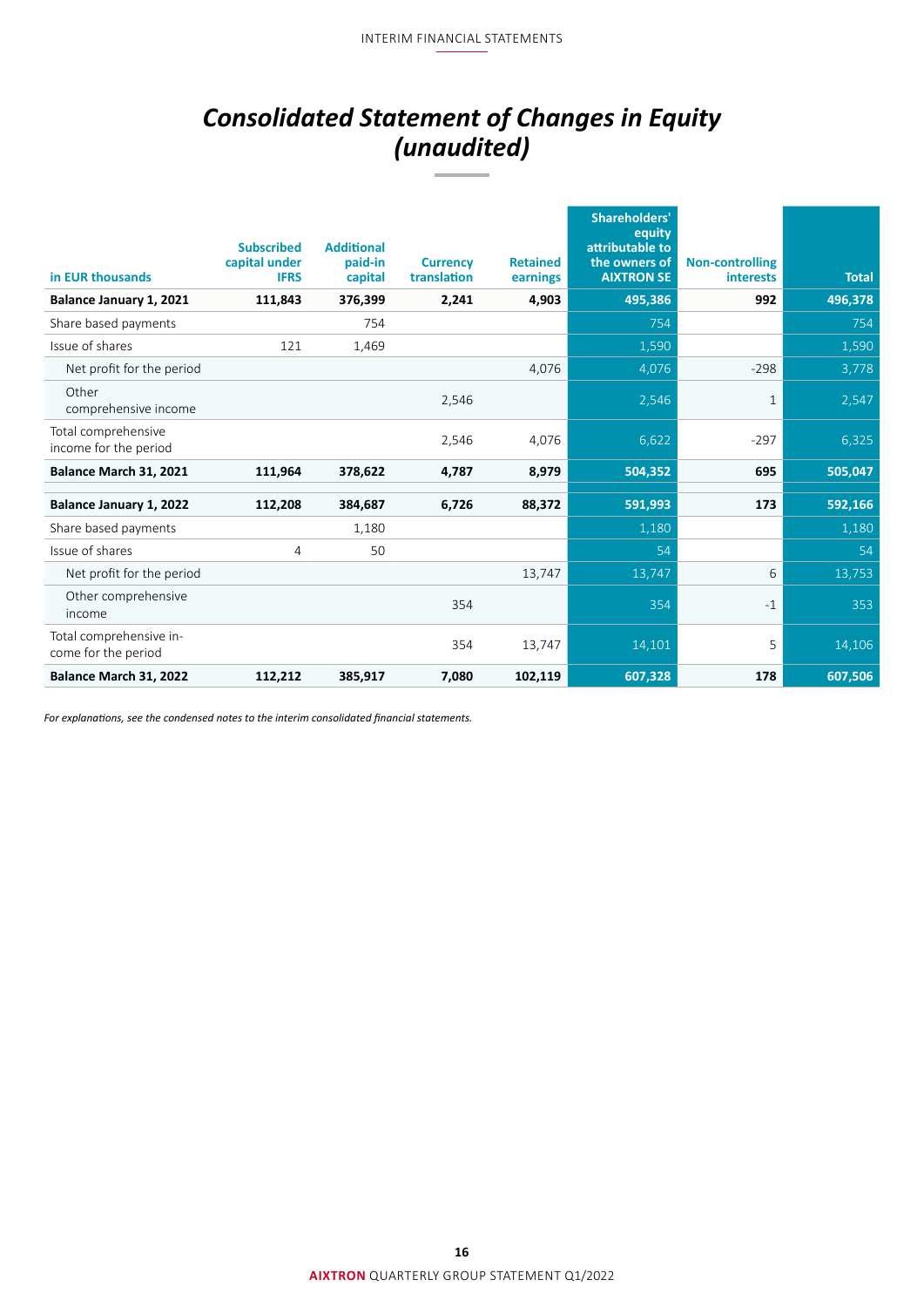## <span id="page-16-0"></span>*CONDENSED NOTES TO THE INTERIM CONSOLIDATED FINANCIAL STATEMENTS*

## *Accounting Policies*

The presented unaudited interim consolidated financial statements of AIXTRON SE have been prepared in accordance with International Financial Reporting Standards (IFRS) as adopted by the European Union, in particular International Accounting Standard (IAS) 34, "Interim Financial Reporting".

The accounting policies adopted in this interim financial report are consistent with those followed in the preparation of the Group's annual financial statements for the year ended December 31, 2021.

In the first quarter of 2022, newly applicable standards had no material impact on the amounts reported in these interim consolidated financial statements or disclosures in the notes.

The consolidated interim financial statements of AIXTRON SE include the following subsidiaries (collectively referred to as "AIXTRON", "the AIXTRON Group" or "the Group": APEVA SE, Herzogenrath (Germany), AIXTRON, Inc., Santa Clara (USA); AIXTRON Ltd., Cambridge (United Kingdom); AIXinno Ltd., Cambridge (United Kingdom); APEVA Holdings Ltd., Cambridge (United Kingdom); APEVA Co Ltd., Asan (South Korea); AIXTRON Korea Co. Ltd., Hwaseong (South Korea); AIXTRON China Ltd., Shanghai (PR of China); AIXTRON KK, Tokyo (Japan) and AIXTRON Taiwan Co. Ltd., Hsinchu (Taiwan).

Due to rounding, numbers presented throughout this report may not add up precisely to the totals indicated and percentages may not precisely reflect the absolute figures for the same reason.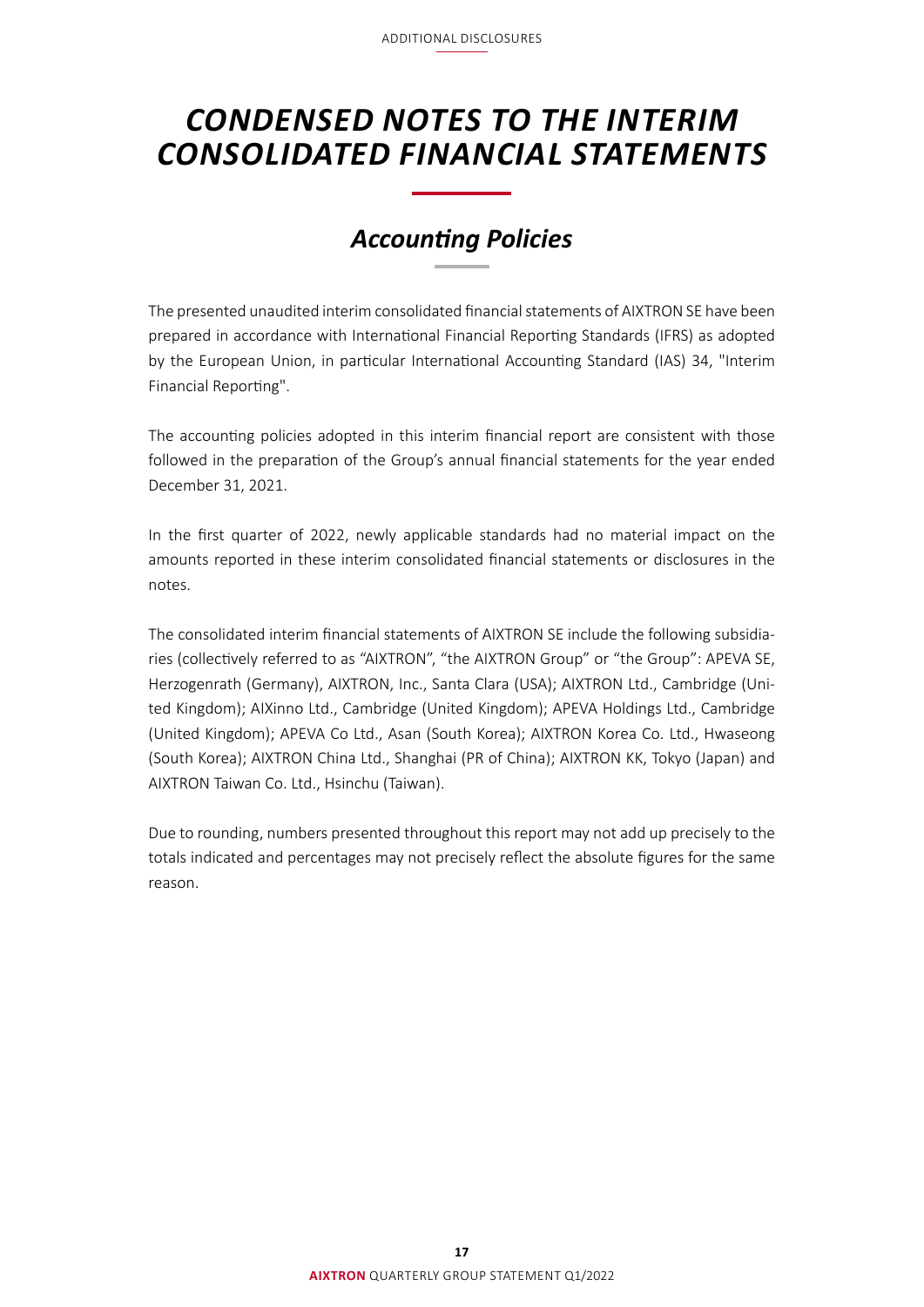## *Segment Reporting and Revenues*

#### <span id="page-17-0"></span>*Segment revenues and results*

(in EUR thousands)

|                                         | 2022 Q1 | 2021 Q1 |
|-----------------------------------------|---------|---------|
| Equipment revenues                      | 66,334  | 38,160  |
| Spares revenues                         | 21,112  | 10,368  |
| Services revenues                       | 1,146   | 1,016   |
| <b>Revenues from external customers</b> | 88,591  | 49,544  |
| Segment result                          | 14,234  | -666    |

#### *Segment assets and liabilities*

(in EUR thousands)

|                                        | 31.03.22 | 31.12.21 |
|----------------------------------------|----------|----------|
| Semiconductor equipment segment assets | 357,635  | 361,110  |
| Unallocated assets                     | 402.114  | 379,585  |
| Group assets                           | 759,749  | 740,696  |

|                                             | 31.03.22 | 31.12.21 |
|---------------------------------------------|----------|----------|
| Semiconductor equipment segment liabilities | 140,983  | 138.147  |
| Unallocated liabilities                     | 11,260   | 10,383   |
| <b>Group liabilities</b>                    | 152,243  | 148,530  |

#### *Geographical information on revenues with third parties*

(in EUR thousands)

|                                  | 2022 Q1 | 2021 Q1 |
|----------------------------------|---------|---------|
| Asia                             | 59,636  | 30,894  |
| Europe                           | 19,222  | 15,006  |
| Americas                         | 9.733   | 3,644   |
| Revenues from external customers | 88,591  | 49,544  |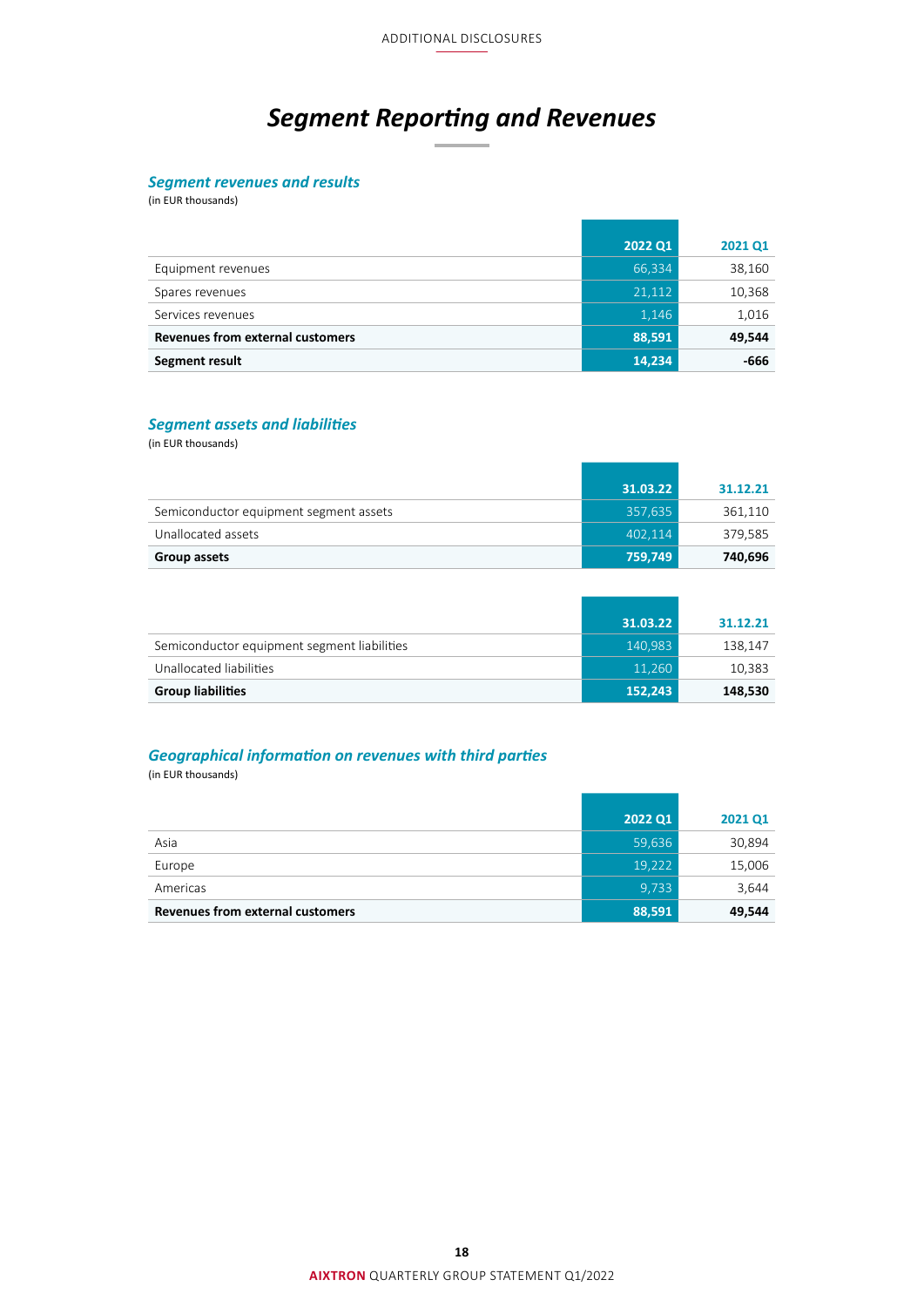## *Stock Option Plans*

<span id="page-18-0"></span>Stock options were not and are not part of the previous and current compensation system for the incumbent Executive Board. Therefore, Dr. Felix Grawert, Dr. Christian Danninger, and Dr. Jochen Linck do not hold any stock options. The number of employee options to purchase AIXTRON common shares developed as follows in the first three months of 2022:

#### *AIXTRON ordinary shares*

|                      | Mar 31, 2022 | <b>Exercised</b> | Expired/<br><b>Forfeited</b> | <b>Allocation</b> | Dec 31, 2021 |
|----------------------|--------------|------------------|------------------------------|-------------------|--------------|
| <b>Stock options</b> | 177.600      | 4.100            | 800                          |                   | 182.500      |

*Employees*

The total number of employees increased from 719 on March 31, 2021, to 737 on March 31, 2022.

#### *Employees by Region*

(Full-time equivalents)

|              | 2022          |                | 2021          |                | $+/-$ |                |
|--------------|---------------|----------------|---------------|----------------|-------|----------------|
|              | <b>Mar 31</b> | %              | <b>Mar 31</b> | %              | abs.  | %              |
| Asia         | 111           | 15             | 113           | 16             | $-2$  | $-2$           |
| Europe       | 596           | 81             | 575           | 80             | 21    | $\overline{4}$ |
| <b>USA</b>   | 30            | $\overline{4}$ | 31            | $\overline{4}$ | $-1$  | -3             |
| <b>Total</b> | 737           | 100            | 719           | 100            | 18    | 3              |

### *Dividend*

The Executive Board and Supervisory Board will propose to the upcoming Annual General Meeting on May 25, 2022, to distribute a dividend of EUR 0.30 per share (2020: EUR 0.11) from the accumulated profit of the fiscal year 2021. Taking into account treasury shares and new shares resulting from the exercise of stock options, in each case without dividend entitlement, this corresponds to an expected total distribution of EUR 33.7 million.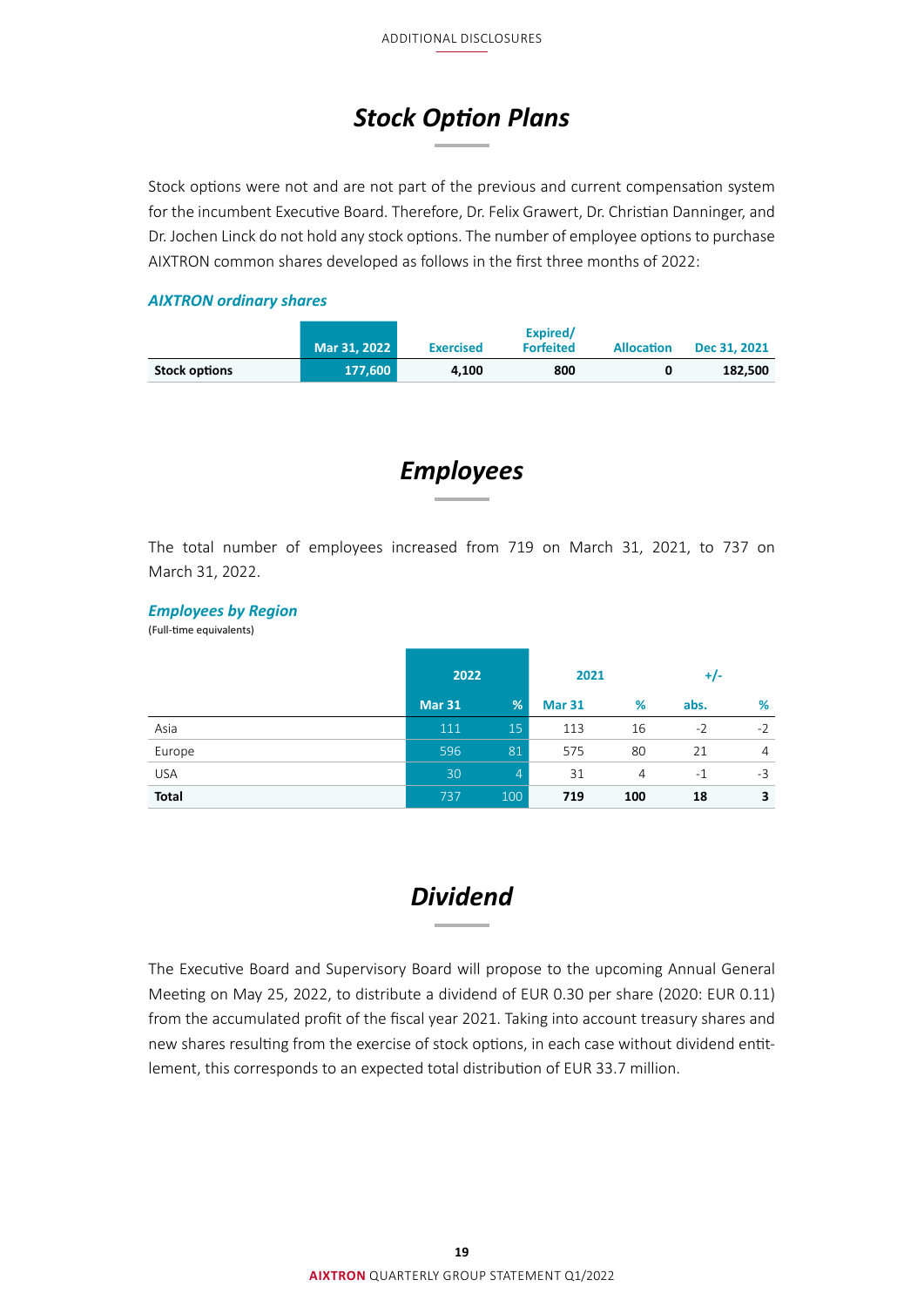## *Financial Instruments*

<span id="page-19-0"></span>Other financial assets include fund investments of EUR 140.6 million (December 31, 2021: EUR 141,6 million) which are measured at fair value through profit or loss. The valuation is based on a market price that corresponds to hierarchy level 1.

All other financial assets and financial liabilities are measured at amortized cost. Their carrying amounts approximate their fair values.

### *Management*

There were no changes in the composition of the Executive Board or the Supervisory Board of AIXTRON SE compared to December 31, 2021.

### *Related Party Transactions*

During the reporting period, AIXTRON did not initiate or conclude any material transactions with related parties.

## *Post-Balance Sheet Date Events*

There were no events of particular significance or with significant effects on AIXTRON's net assets, results of operations or financial position known to the Executive Board after the reporting date of March 31, 2022.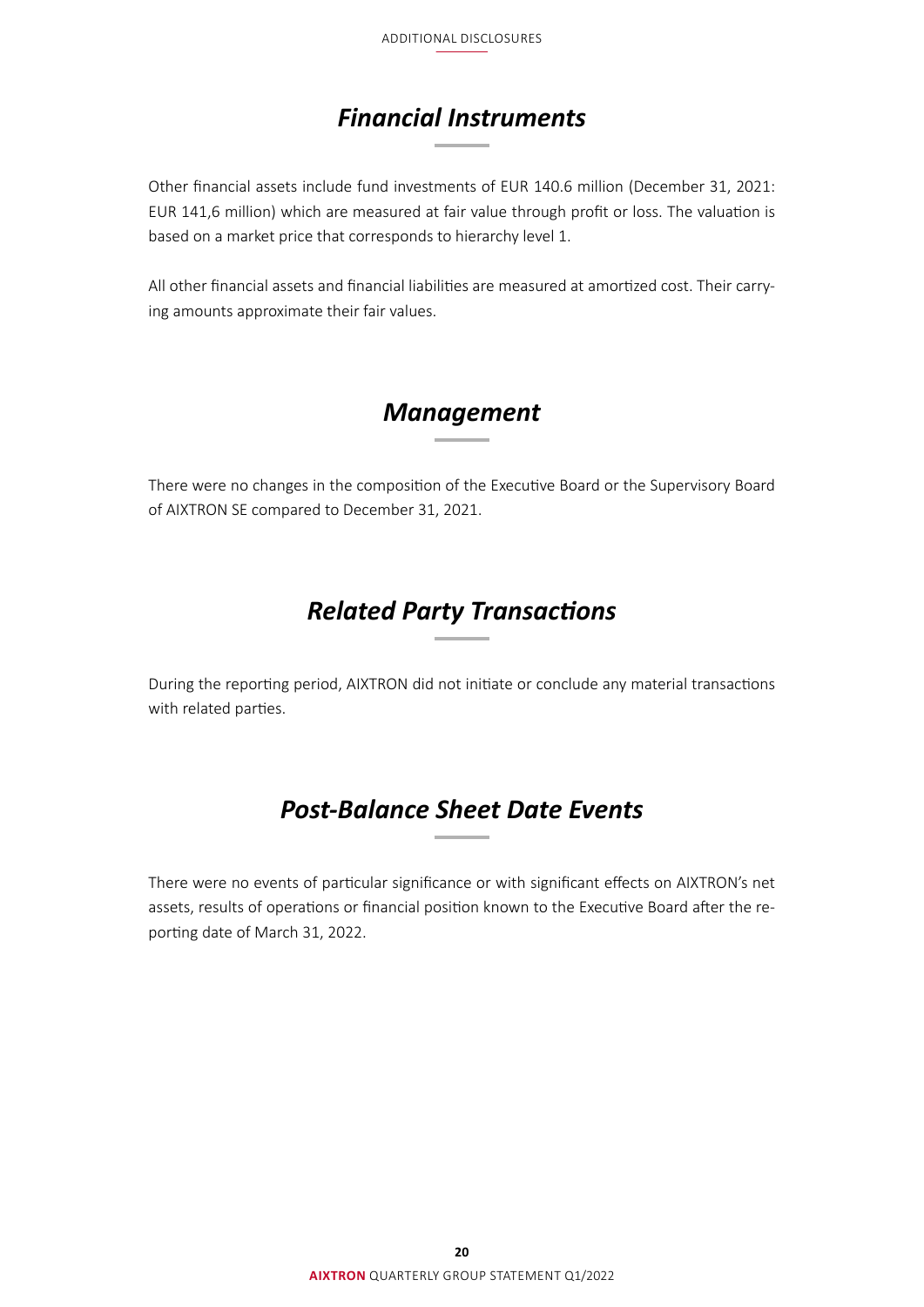### *Forward-Looking Statements*

<span id="page-20-0"></span>This document may contain forward-looking statements regarding the business, results of operations, assets and liabilities, financial condition and earnings outlook of AIXTRON. These statements may be identified by words such as "may", "will", "expect", "anticipate", "contemplate", "intend", "plan", "believe", "continue" and "estimate" and variations of such words or similar expressions. These forward-looking statements are based on the current assessments, expectations and assumptions of the executive board of AIXTRON, of which many are beyond control of AIXTRON, based on information available at the date hereof and subject to risks and uncertainties. You should not place undue reliance on these forward-looking statements. Should these risks or uncertainties materialize, or should underlying expectations not occur or assumptions prove incorrect, actual results, performance or achievements of AIXTRON may materially vary from those described explicitly or implicitly in the relevant forward-looking statement. This could result from a variety of factors, such as those discussed by AIXTRON in public reports and statements, including but not limited those reported in the chapter "Risk Report". AIXTRON undertakes no obligation to revise or update any forward-looking statements as a result of new information, future events or otherwise, unless expressly required to do so by law.

This document is an English language translation of a document in German language. In case of discrepancies, the German language document shall prevail and shall be the valid version.

Our registered trademarks: AIXACT®, AIXTRON®, Close Coupled Showerhead®, EXP®, EPISON®, Gas Foil Rotation®, Optacap™, OVPD®, Planetary Reactor®, PVPD®, STExS®, TriJet®

This financial report should be read in conjunction with the interim consolidated financial statements and the additional disclosures included elsewhere in this report.